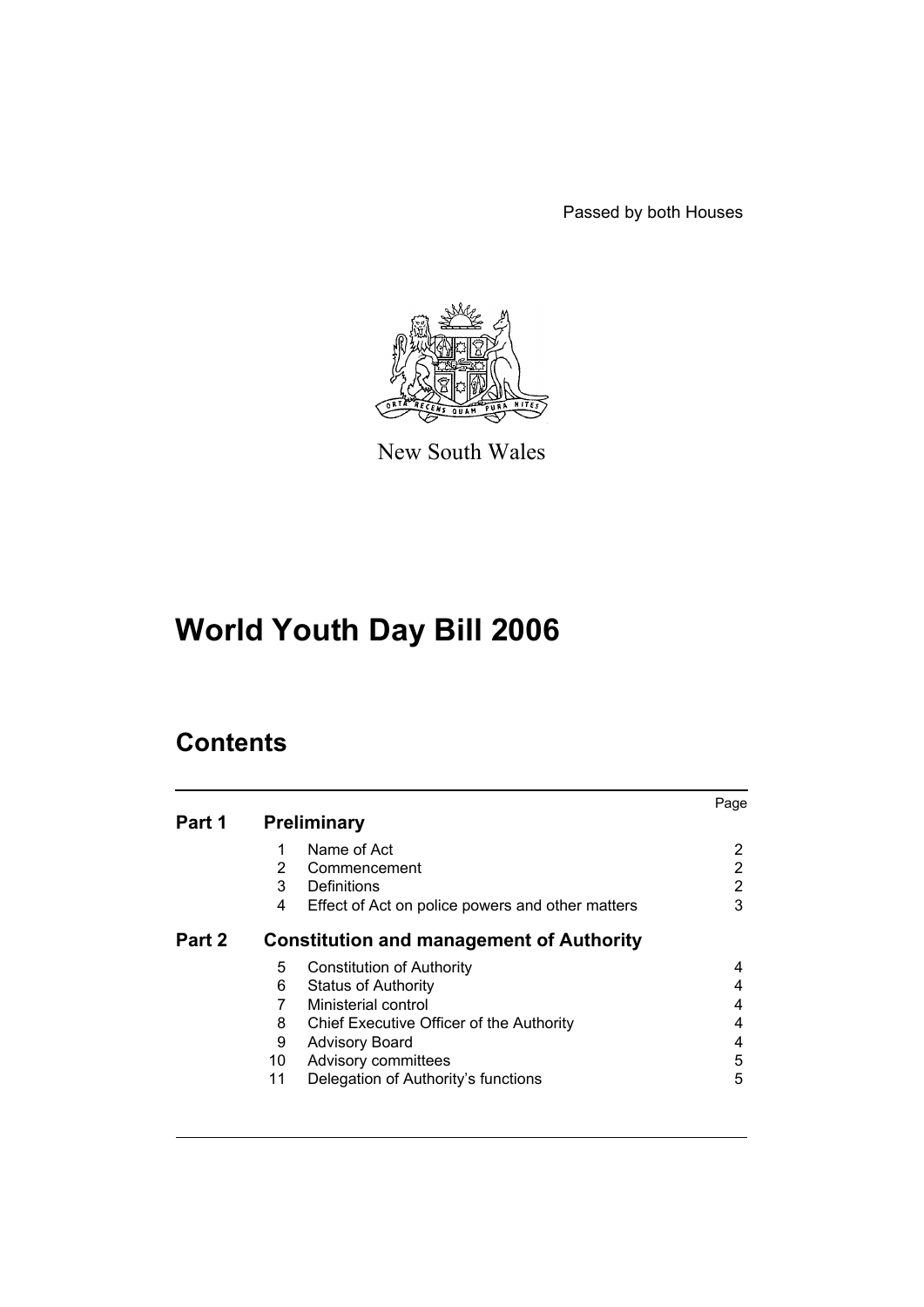World Youth Day Bill 2006

| Contents |  |
|----------|--|
|          |  |

|        |                                                                                                                                                                                                                                                                                                                                                                                                                                                                                                                                                                                                                                                                                                                                                      | Page                                                                                        |
|--------|------------------------------------------------------------------------------------------------------------------------------------------------------------------------------------------------------------------------------------------------------------------------------------------------------------------------------------------------------------------------------------------------------------------------------------------------------------------------------------------------------------------------------------------------------------------------------------------------------------------------------------------------------------------------------------------------------------------------------------------------------|---------------------------------------------------------------------------------------------|
| Part 3 | <b>Functions of Authority</b>                                                                                                                                                                                                                                                                                                                                                                                                                                                                                                                                                                                                                                                                                                                        |                                                                                             |
|        | 12<br>Functions-generally<br>13<br>Other functions concerning land                                                                                                                                                                                                                                                                                                                                                                                                                                                                                                                                                                                                                                                                                   | 6<br>$\overline{7}$                                                                         |
| Part 4 | Co-ordination and co-operation of government<br>agencies                                                                                                                                                                                                                                                                                                                                                                                                                                                                                                                                                                                                                                                                                             |                                                                                             |
|        | 14<br>Obligations of government agencies<br>15<br>Powers of government agencies                                                                                                                                                                                                                                                                                                                                                                                                                                                                                                                                                                                                                                                                      | 8<br>8                                                                                      |
| Part 5 | <b>Management of roads and traffic</b>                                                                                                                                                                                                                                                                                                                                                                                                                                                                                                                                                                                                                                                                                                               |                                                                                             |
|        | <b>Division 1</b><br><b>Transport areas</b>                                                                                                                                                                                                                                                                                                                                                                                                                                                                                                                                                                                                                                                                                                          |                                                                                             |
|        | 16<br>Declaration of transport areas                                                                                                                                                                                                                                                                                                                                                                                                                                                                                                                                                                                                                                                                                                                 | 9                                                                                           |
|        | 17<br>Government agencies to comply with Authority's<br>directions                                                                                                                                                                                                                                                                                                                                                                                                                                                                                                                                                                                                                                                                                   | 9                                                                                           |
|        | <b>Division 2</b><br>Road transport legislation                                                                                                                                                                                                                                                                                                                                                                                                                                                                                                                                                                                                                                                                                                      |                                                                                             |
|        | 18<br>Definitions-Division 2<br>19<br>Relationship with road transport legislation<br>20<br>WYD08 lane signs<br>21<br>Use of lanes<br>22<br>Issue of WYD08 lane permits by Authority<br>23<br>Road closures-integrated road and transport services<br>Road closures-World Youth Day events<br>24<br>Road closures-short periods<br>25<br>26<br>Road closure to be for shortest possible period<br>27<br>Offences relating to road closures<br>28<br>Effect of road closure<br>29<br>Removal of unattended motor vehicles—generally<br>30<br>Removal of unattended motor vehicles-breach of<br>parking restrictions<br>Declarations under sections 29 and 30<br>31<br>32<br>Removal of unattended motor vehicles—emergencies<br>33<br>Penalty notices | 9<br>10<br>10<br>11<br>11<br>11<br>11<br>12<br>13<br>13<br>14<br>14<br>14<br>15<br>15<br>15 |
| Part 6 | <b>Crown Lands Act 1989</b>                                                                                                                                                                                                                                                                                                                                                                                                                                                                                                                                                                                                                                                                                                                          |                                                                                             |
|        | Relationship with Crown Lands Act 1989<br>34<br>Use of reserves<br>35                                                                                                                                                                                                                                                                                                                                                                                                                                                                                                                                                                                                                                                                                | 16<br>16                                                                                    |
| Part 7 | <b>Environmental Planning and Assessment Act 1979</b>                                                                                                                                                                                                                                                                                                                                                                                                                                                                                                                                                                                                                                                                                                |                                                                                             |
|        | 36<br>Relationship with Environmental Planning and<br>Assessment Act 1979                                                                                                                                                                                                                                                                                                                                                                                                                                                                                                                                                                                                                                                                            | 17                                                                                          |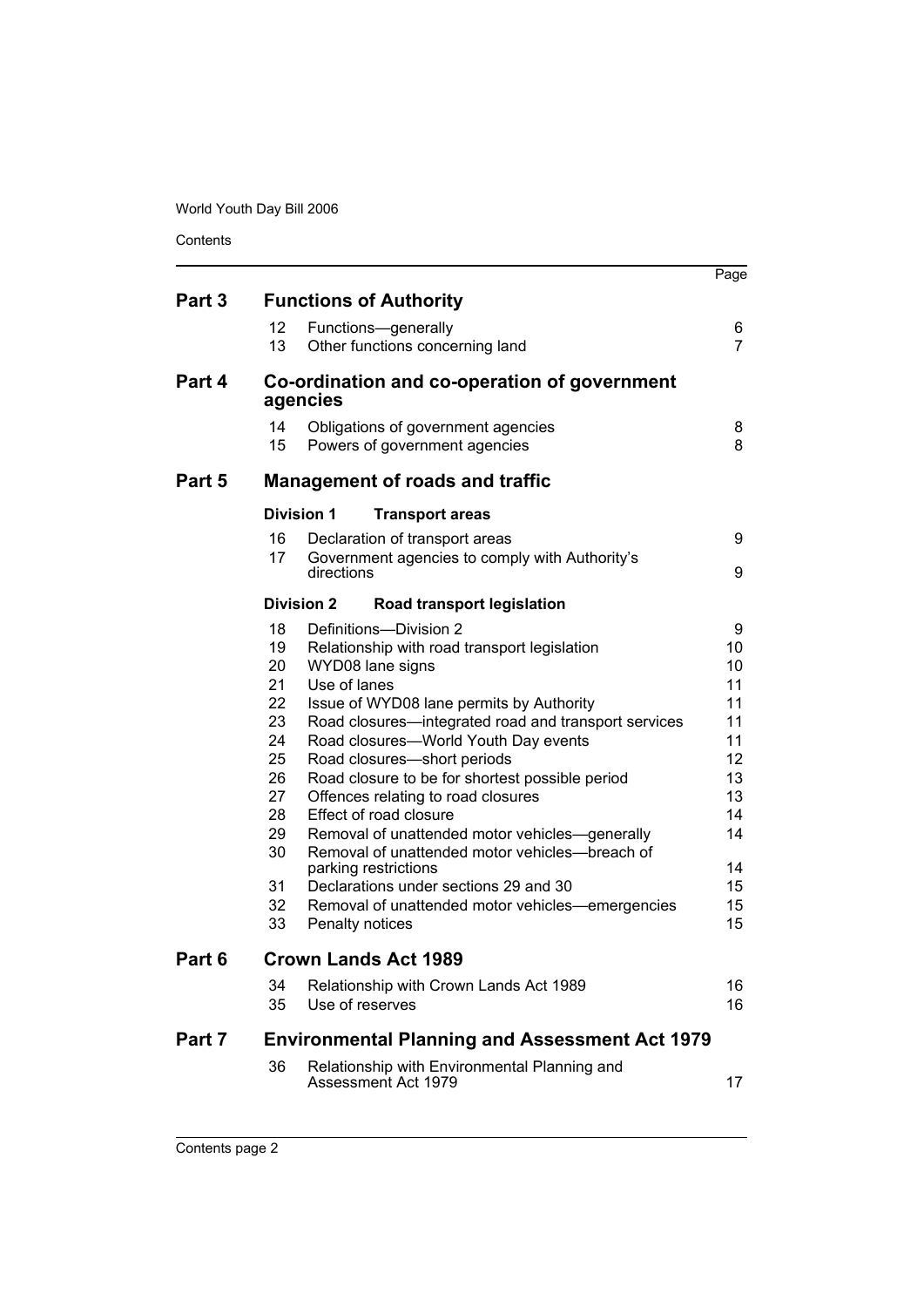# World Youth Day Bill 2006

**Contents** 

|                                        |                                                          |                                                                                                                                 | Page                 |
|----------------------------------------|----------------------------------------------------------|---------------------------------------------------------------------------------------------------------------------------------|----------------------|
|                                        | 37                                                       | Modification of environmental planning instruments<br>and development consents                                                  | 17                   |
| Part 8                                 |                                                          | <b>Local Government Act 1993</b>                                                                                                |                      |
|                                        | 38<br>39<br>40<br>41                                     | Relationship with Local Government Act 1993<br>Modification of certain approvals<br>Use of community land<br>Authorised persons | 19<br>19<br>20<br>20 |
| Part 9                                 | <b>Protection of the Environment Operations Act 1997</b> |                                                                                                                                 |                      |
|                                        | 42                                                       | Relationship with Protection of the Environment<br>Operations Act 1997                                                          | 21                   |
|                                        | 43                                                       | Modification of environmental impacts                                                                                           | 21                   |
|                                        | 44                                                       | <b>Effect of declaration</b>                                                                                                    | 22                   |
| Part 10                                |                                                          | <b>Miscellaneous</b>                                                                                                            |                      |
|                                        | 45                                                       | Illegal car parks                                                                                                               | 23                   |
|                                        | 46                                                       | Control of sale and distribution of articles in certain<br>public places                                                        | 23                   |
|                                        | 47                                                       | Dispute resolution                                                                                                              | 25                   |
|                                        | 48                                                       | Authorisations for section 51 of the Trade Practices<br>Act 1974 (Cth) and Competition Code                                     | 25                   |
|                                        | 49                                                       | No liability in nuisance                                                                                                        | 26                   |
|                                        | 50                                                       | Claims for compensation                                                                                                         | 26                   |
|                                        | 51                                                       | Exclusion of personal liability                                                                                                 | 26                   |
|                                        | 52<br>53                                                 | Seal of Authority                                                                                                               | 27<br>27             |
|                                        | 54                                                       | Recovery of fees and charges<br>Rangers                                                                                         | 27                   |
|                                        | 55                                                       | Penalty notices                                                                                                                 | 27                   |
|                                        | 56                                                       | Enforcement                                                                                                                     | 28                   |
|                                        | 57                                                       | Proceedings for offences                                                                                                        | 28                   |
|                                        | 58                                                       | Regulations                                                                                                                     | 29                   |
|                                        | 59                                                       | Savings, transitional and other provisions                                                                                      | 29                   |
|                                        | 60<br>61                                                 | Amendment of other Acts                                                                                                         | 29<br>30             |
|                                        | 62                                                       | Dissolution of Authority and Advisory Board<br>Repeal of Act                                                                    | 30                   |
| <b>Schedule 1</b><br><b>Schedule 2</b> |                                                          | Savings, transitional and other provisions<br><b>Amendment of Acts</b>                                                          | 31<br>32             |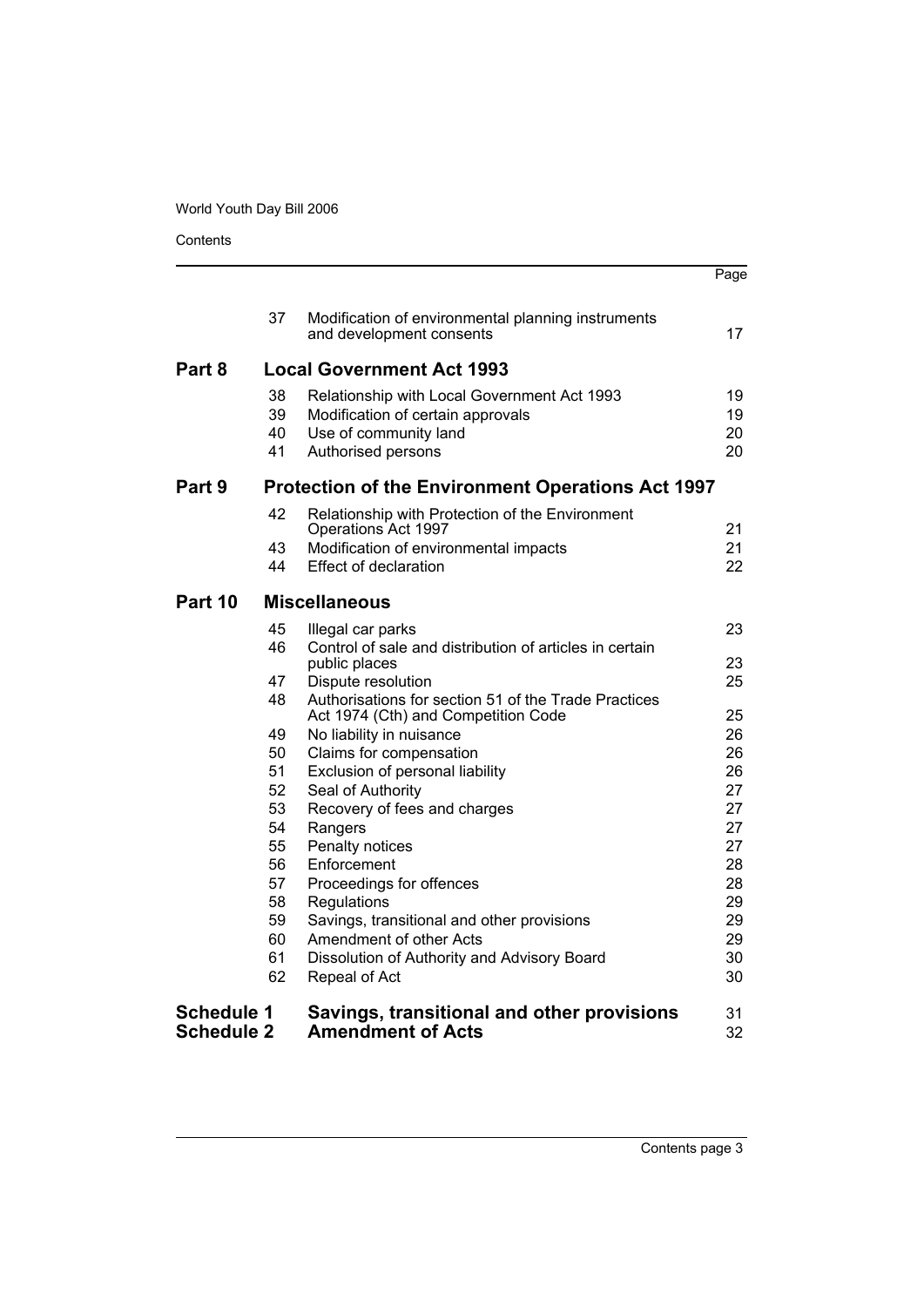*I certify that this PUBLIC BILL, which originated in the LEGISLATIVE ASSEMBLY, has finally passed the LEGISLATIVE COUNCIL and the LEGISLATIVE ASSEMBLY of NEW SOUTH WALES.*

> *Clerk of the Legislative Assembly. Legislative Assembly, Sydney, , 2006*



New South Wales

# **World Youth Day Bill 2006**

Act No . 2006

An Act to constitute a World Youth Day Co-ordination Authority, to confer certain functions on the Authority and to provide for the co-operation of other government agencies in the planning, co-ordination and delivery of government services in relation to World Youth Day 2008 and related events; and for other purposes.

*I have examined this Bill, and find it to correspond in all respects with the Bill as finally passed by both Houses.*

*Chairman of Committees of the Legislative Assembly.*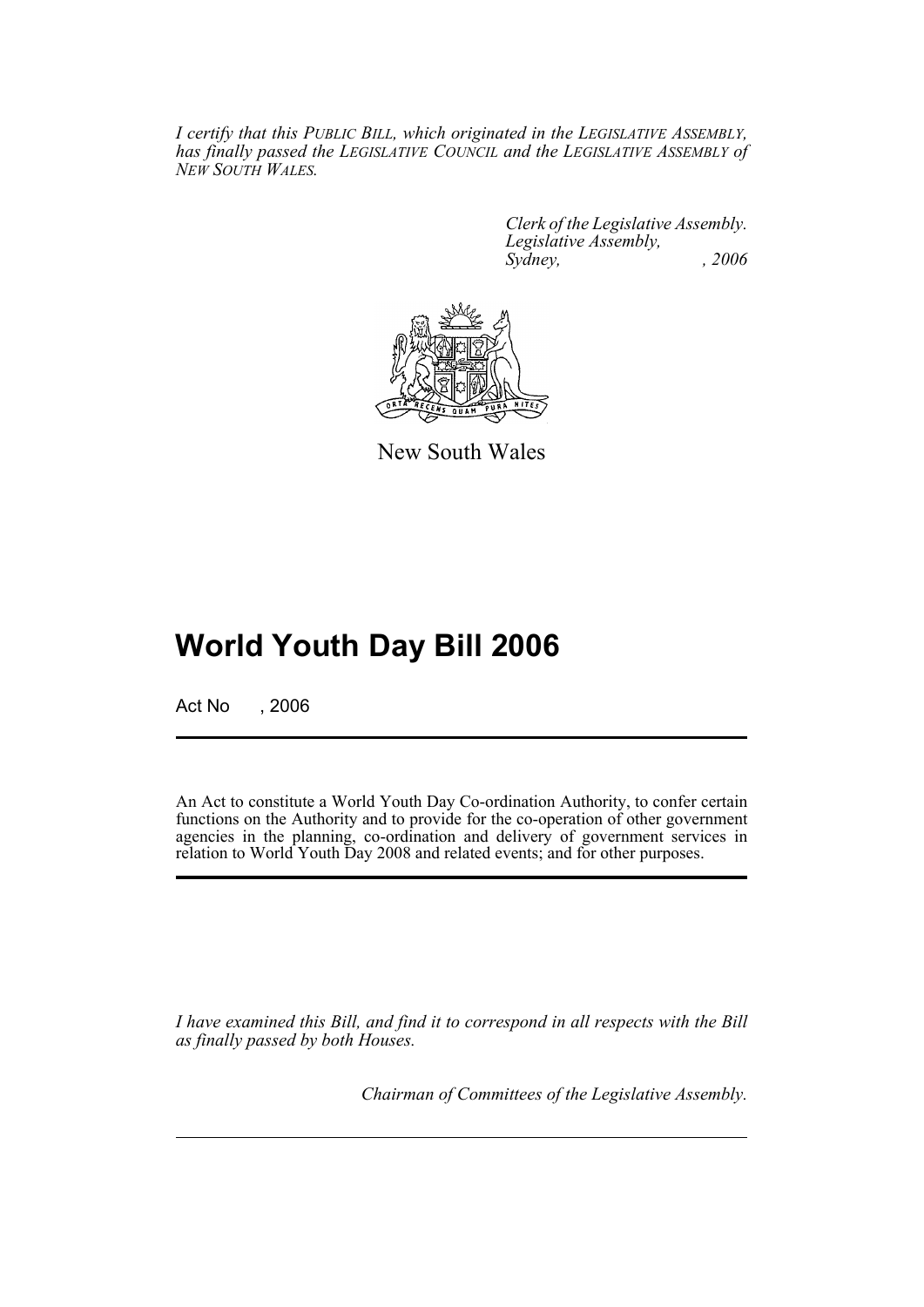Clause 1 World Youth Day Bill 2006

Part 1 Preliminary

**The Legislature of New South Wales enacts:**

# **Part 1 Preliminary**

### **1 Name of Act**

This Act is the *World Youth Day Act 2006*.

### **2 Commencement**

This Act commences on a day or days to be appointed by proclamation.

### **3 Definitions**

(1) In this Act:

*Advisory Board* means the Advisory Board established under section 9. *Authority* means the World Youth Day Co-ordination Authority constituted by section 5.

*Chief Executive Officer* means the Chief Executive Officer of the Authority holding office as such under Chapter 1A of the *Public Sector Employment and Management Act 2002*.

*exercise* a function includes perform a duty.

*function* includes a power, authority or duty.

#### *government agency* means:

- (a) a public authority constituted by or under an Act, or
- (b) a NSW Government agency, or
- (c) a Division of the Government Service, or
- (d) a local authority, or
- (e) a State owned corporation,

but does not include the Authority or NSW Police.

*member of staff of the Authority* means a person employed under Chapter 1A of the *Public Sector Employment and Management Act 2002* in a Division of the Government Service to enable the Authority to exercise its functions.

*ranger* means a person appointed as a ranger under section 54.

*road and transport plan* means a plan prepared by the Authority that sets out policies and procedures to be followed in relation to the provision of integrated road and transport services in relation to a World Youth Day event.

*traffic* includes vehicular traffic, pedestrian traffic, cyclist traffic and all other kinds of traffic.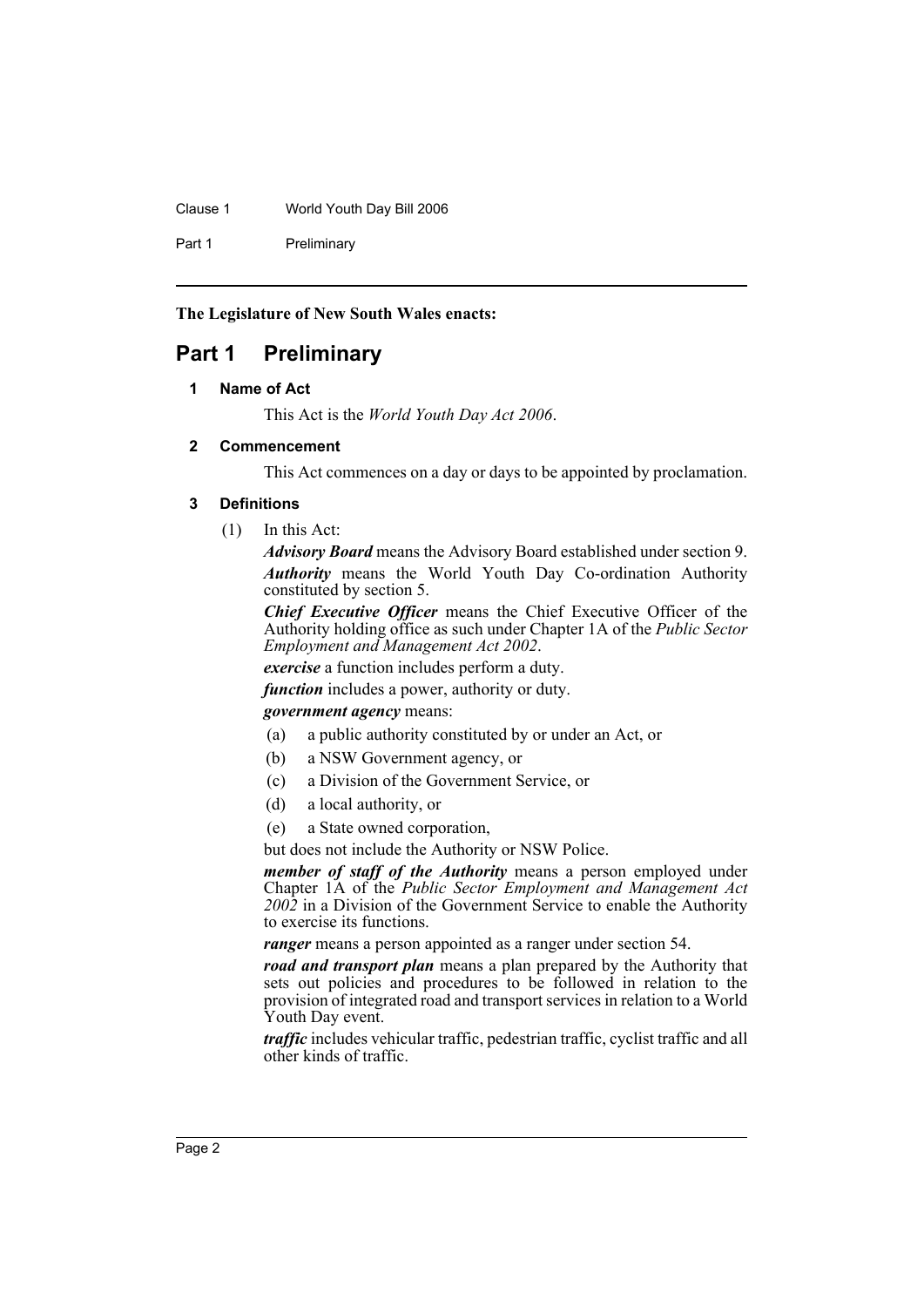World Youth Day Bill 2006 Clause 4

Preliminary **Preliminary Part 1** 

*transport area* means a transport area declared under Division 1 of Part 5.

*World Youth Day event* means any event determined by the Authority to be an event associated with World Youth Day 2008.

*World Youth Day period* means the period from 1 July 2008 to 31 July 2008, inclusive.

*World Youth Day venue or facility* means a venue or facility that is required for hosting a World Youth Day event, and includes the following:

- (a) media centres and other communications facilities for the media,
- (b) lodgings and other accommodation for persons attending such an event,
- (c) transport and other physical infrastructure associated with any of the above venues or facilities,
- (d) any other development (within the meaning of the *Environmental Planning and Assessment Act 1979*) determined by the Authority to be required for, or as associated with, a World Youth Day event.

*WYD 2008* means the company registered under the *Corporations Act 2001* of the Commonwealth as WYD 2008 (ACN 118 060 987).

(2) Notes included in this Act do not form part of this Act.

#### **4 Effect of Act on police powers and other matters**

Nothing in this Act:

- (a) affects the lawful exercise of powers by a police officer, or
- (b) authorises the Authority to direct that members, facilities or other resources of NSW Police be used to enable the Authority to exercise the Authority's functions under this Act.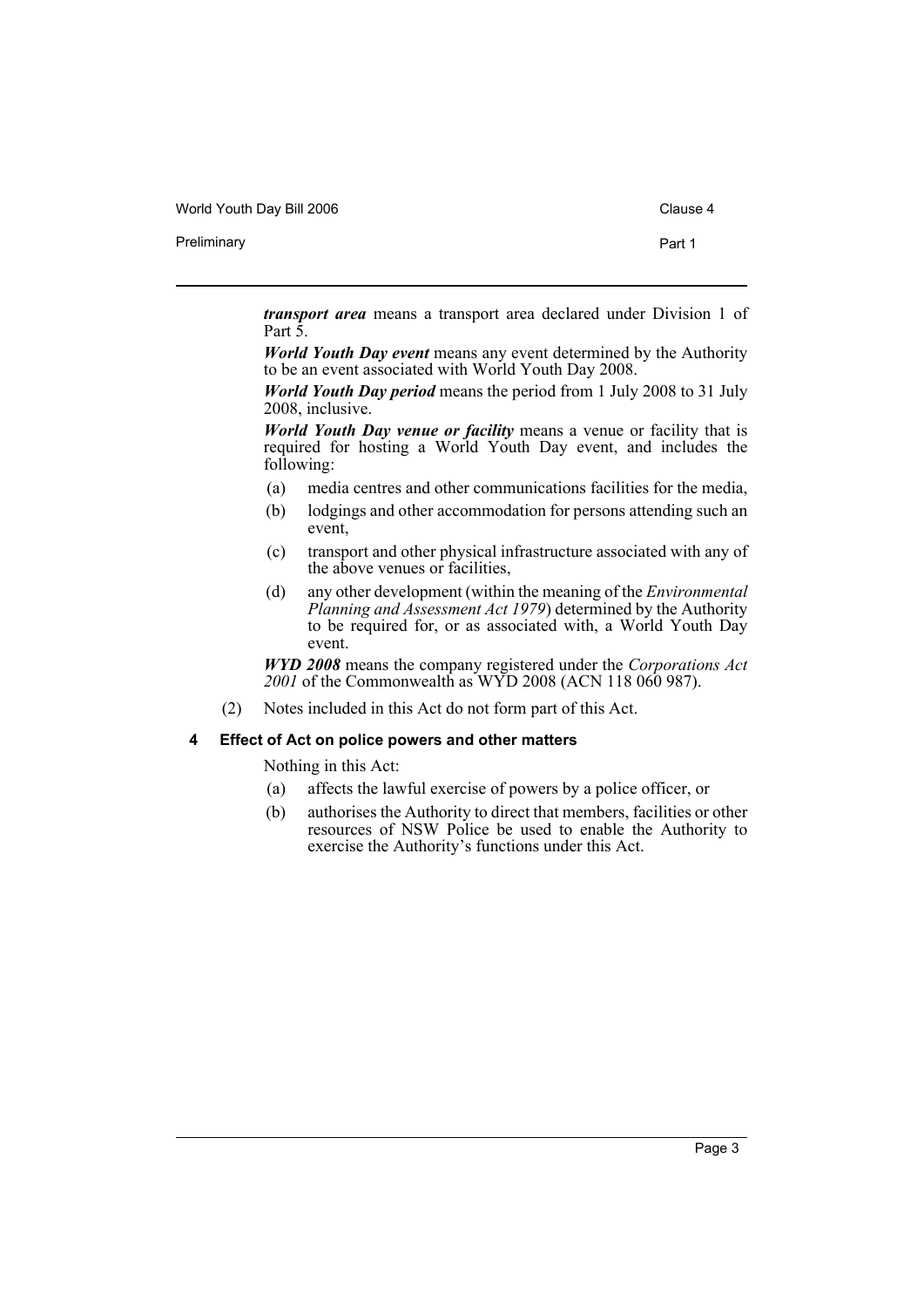#### Clause 5 World Youth Day Bill 2006

Part 2 Constitution and management of Authority

# **Part 2 Constitution and management of Authority**

### **5 Constitution of Authority**

There is constituted by this Act a corporation with the corporate name of the World Youth Day Co-ordination Authority.

### **6 Status of Authority**

The Authority is a NSW Government agency.

### **7 Ministerial control**

The Authority is subject to the control and direction of the Minister in the exercise of its functions.

# **8 Chief Executive Officer of the Authority**

- (1) The Chief Executive Officer is responsible for the day-to-day management of the affairs of the Authority.
- (2) Any act, matter or thing done in the name of, or on behalf of, the Authority by the Chief Executive Officer is taken to have been done by the Authority.

# **9 Advisory Board**

- (1) There is to be an Advisory Board of the Authority.
- (2) The principal function of the Advisory Board is to provide advice to the Chief Executive Officer on the following:
	- (a) any matter referred to the Advisory Board by the Chief Executive Officer,
	- (b) any matter referred to the Advisory Board by a member of the Board,
	- (c) overall planning and logistics for World Youth Day events,
	- (d) matters that impact on the New South Wales Government's commitments in relation to World Youth Day events.
- (3) The Advisory Board is to consist of the following members:
	- (a) the Minister (who is to be the Chairperson of the Advisory Board),
	- (b) the Director-General of the Premier's Department,
	- (c) the Chief Executive Officer of the Authority,
	- (d) the Chief Operating Officer of WYD 2008,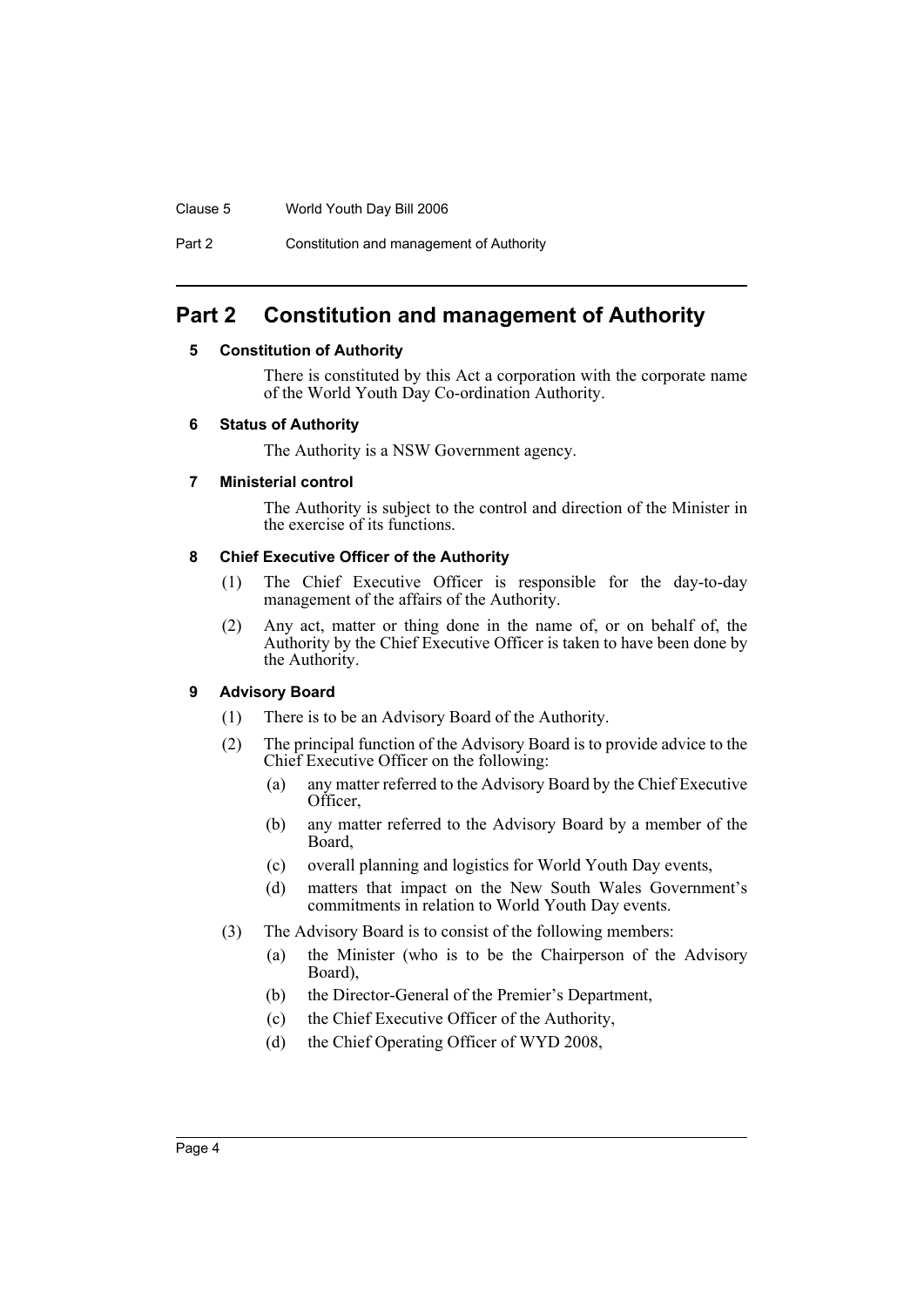Constitution and management of Authority **Part 2** Part 2

- (e) such other members as the Minister may appoint to represent government agencies that, in the opinion of the Minister, will be involved in the provision of services for World Youth Day events.
- (4) The members of the Advisory Board are honorary members and no remuneration is payable to them in respect of the duties they perform as members. The members are however entitled to be reimbursed for reasonable expenses (such as for travel or accommodation) that they may incur in attending meetings of the Advisory Board.
- (5) Subject to the regulations, the term of office of appointed members of the Advisory Board, the procedure for calling meetings of the Board and the conduct of business at those meetings are to be determined by the Minister.

# **10 Advisory committees**

- (1) The Advisory Board may establish advisory committees to assist it in the exercise of its functions or for the purposes of public consultation.
- (2) Any or all of the members of an advisory committee may be persons who are not members of the Advisory Board.
- (3) The procedure for the calling of meetings of an advisory committee and for the conduct of business at those meetings is to be as determined by the Advisory Board or (subject to any determination of the Advisory Board) by the committee.

# **11 Delegation of Authority's functions**

- (1) The Authority may delegate to an authorised person any of its functions, other than this power of delegation.
- (2) A delegate may sub-delegate to an authorised person any function delegated by the Authority if the delegate is authorised in writing to do so by the Authority.
- (3) In this section, *authorised person* means:
	- (a) a member of the Advisory Board, or
	- (b) a member of staff of the Authority, or
	- (c) a government agency or member of staff of a government agency, or
	- (d) a member of NSW Police, or
	- (e) a person, or committee of persons, of a class approved by the Minister or prescribed by the regulations.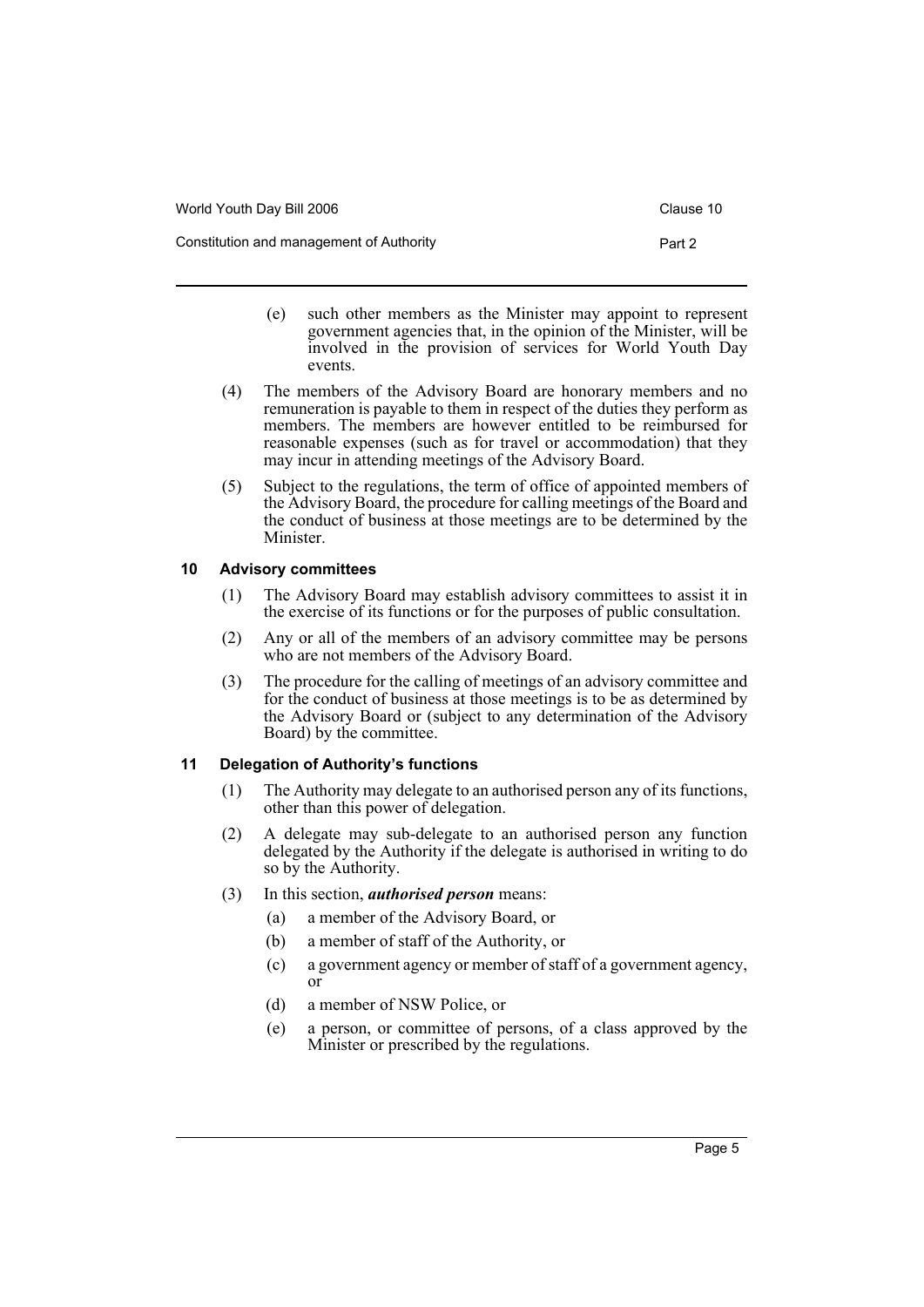#### Clause 12 World Youth Day Bill 2006

Part 3 **Functions of Authority** 

# **Part 3 Functions of Authority**

# **12 Functions—generally**

- (1) The principal function of the Authority is to develop policies, strategies and plans for the delivery of, and to co-ordinate and manage the delivery of, integrated government services for World Youth Day events.
- (2) The Authority also has the following functions in relation to World Youth Day events:
	- (a) to establish a command structure for the provision of integrated government services, including the preparation and government services, including the preparation and implementation of road and transport plans,
	- (b) to consult with relevant government agencies and NSW Police in the preparation of road and transport plans,
	- (c) to notify relevant government agencies and NSW Police of the making or amendment of a road and transport plan,
	- (d) to co-ordinate and manage the road network, including pedestrian movements and motor vehicle traffic on roads,
	- (e) to co-ordinate and manage the delivery of public transport services,
	- (f) to develop and manage the government's communication and public information strategy,
	- (g) to perform, co-ordinate, monitor, advise and report on the government's commitments to WYD 2008,
	- (h) to liaise with NSW Government agencies and NSW Police on World Youth Day matters,
	- (i) to be the principal NSW Government agency for liaison with other State and Territory Governments, the Commonwealth Government, WYD 2008 and the Catholic Church on World Youth Day matters,
	- (j) to provide advice to the New South Wales Government on World Youth Day matters.
- (3) The Authority may do all such supplemental, incidental or consequential acts as may be necessary or expedient for the exercise of its functions.
- (4) The Authority may exercise its functions in or outside New South **Wales**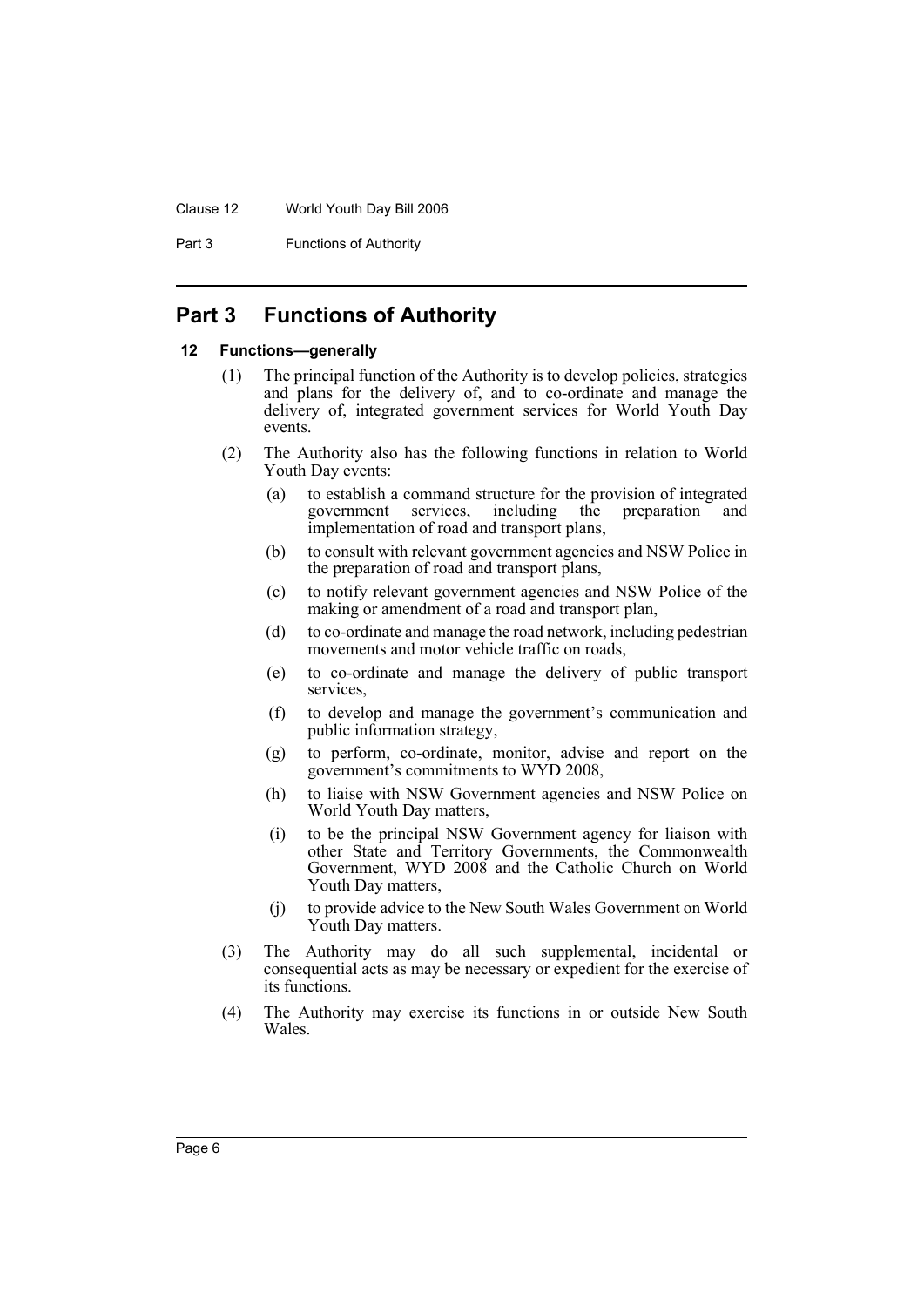| World Youth Day Bill 2006     | Clause 13 |
|-------------------------------|-----------|
| <b>Functions of Authority</b> | Part 3    |

- (5) The Authority cannot, however, employ any staff. **Note.** Staff may be employed under Chapter 1A of the *Public Sector Employment and Management Act 2002* in the Government Service to enable the Authority to exercise its functions.
- (6) The Authority has such other functions as are conferred or imposed on it by or under this or any other Act.

# **13 Other functions concerning land**

The Authority may, with the consent of the owner of any land, exercise in relation to the land any function that it could so exercise if it were the owner of the land.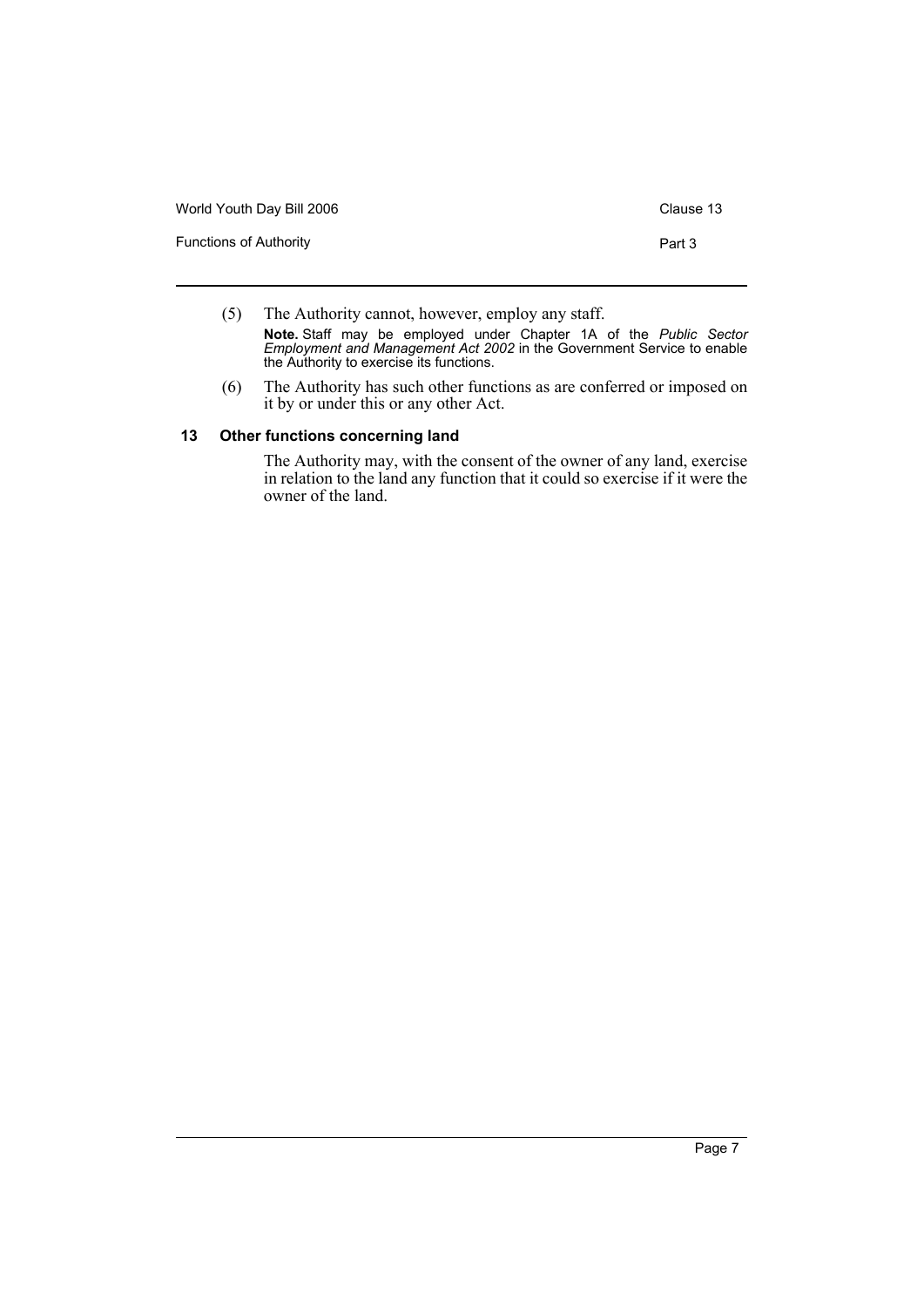#### Clause 14 World Youth Day Bill 2006

Part 4 Co-ordination and co-operation of government agencies

# **Part 4 Co-ordination and co-operation of government agencies**

#### **14 Obligations of government agencies**

A government agency has the following obligations in respect of World Youth Day events:

- (a) to co-operate with the Authority in the exercise of the Authority's functions, including complying with any reasonable request of the Authority for information to enable the Authority to exercise its functions,
- (b) to comply with the Authority's road and transport plan for a World Youth Day event in respect of which it has received notification by the Authority,
- (c) to provide resources and assistance in accordance with any request of the Authority that is authorised by or under this Act,
- (d) to notify the Authority of any proposed exercise of the agency's functions that may impact adversely on the exercise of the Authority's functions.

#### **15 Powers of government agencies**

Despite the provisions of any other Act or law, a government agency is:

- (a) authorised to exercise any of its functions in order to comply with a request, direction or decision of the Authority made or given under this Act, and
- (b) authorised and empowered to enter into agreements for the purposes of this Act with the Authority and may do or suffer anything necessary or expedient for carrying any such agreement into effect.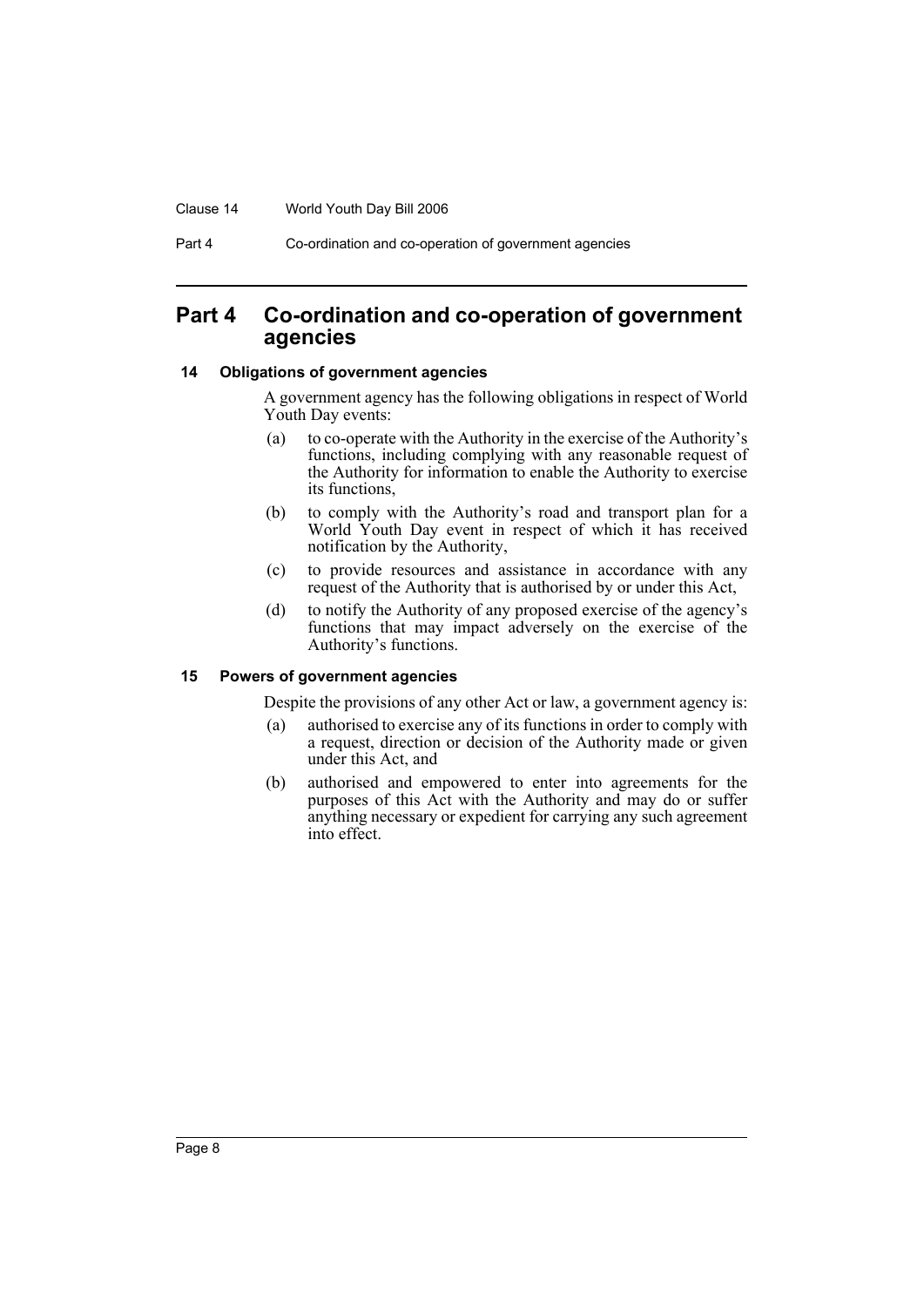World Youth Day Bill 2006 Controller Controller Clause 16

Management of roads and traffic **Part 5** Part 5

# **Part 5 Management of roads and traffic**

# **Division 1 Transport areas**

### **16 Declaration of transport areas**

- (1) The Minister may, by order published in the Gazette, declare an area specified in the order to be a transport area.
- (2) The Minister may make an order under this section only if the Minister is satisfied that the order is required to enable integrated road and transport services to be provided for a World Youth Day event.
- (3) As soon as practicable after making an order under this section, the Minister is to cause a copy of the order to be given to any government agency that has any of the functions referred to in section 17 (1) in the transport area concerned.
- (4) A transport area order takes effect on the day the order is published in the Gazette or on a later day specified in the order.
- (5) A transport area order remains in force for the period specified in the order.

## **17 Government agencies to comply with Authority's directions**

- (1) The Authority may direct a government agency to exercise in a particular way any of the following functions that the government agency has in a transport area:
	- (a) any function relating to the provision of transport,
	- (b) any function relating to the regulation or movement of traffic,
	- (c) any function relating to the provision, regulation or prohibition of parking,
	- (d) any function that might impact on any of the functions of a government agency referred to in paragraph (a), (b) or (c).
- (2) A government agency is to comply, as far as is reasonably possible, with a direction given to it under this section.

# **Division 2 Road transport legislation**

# **18 Definitions—Division 2**

- (1) In this Division: *road* includes:
	- (a) a road related area, and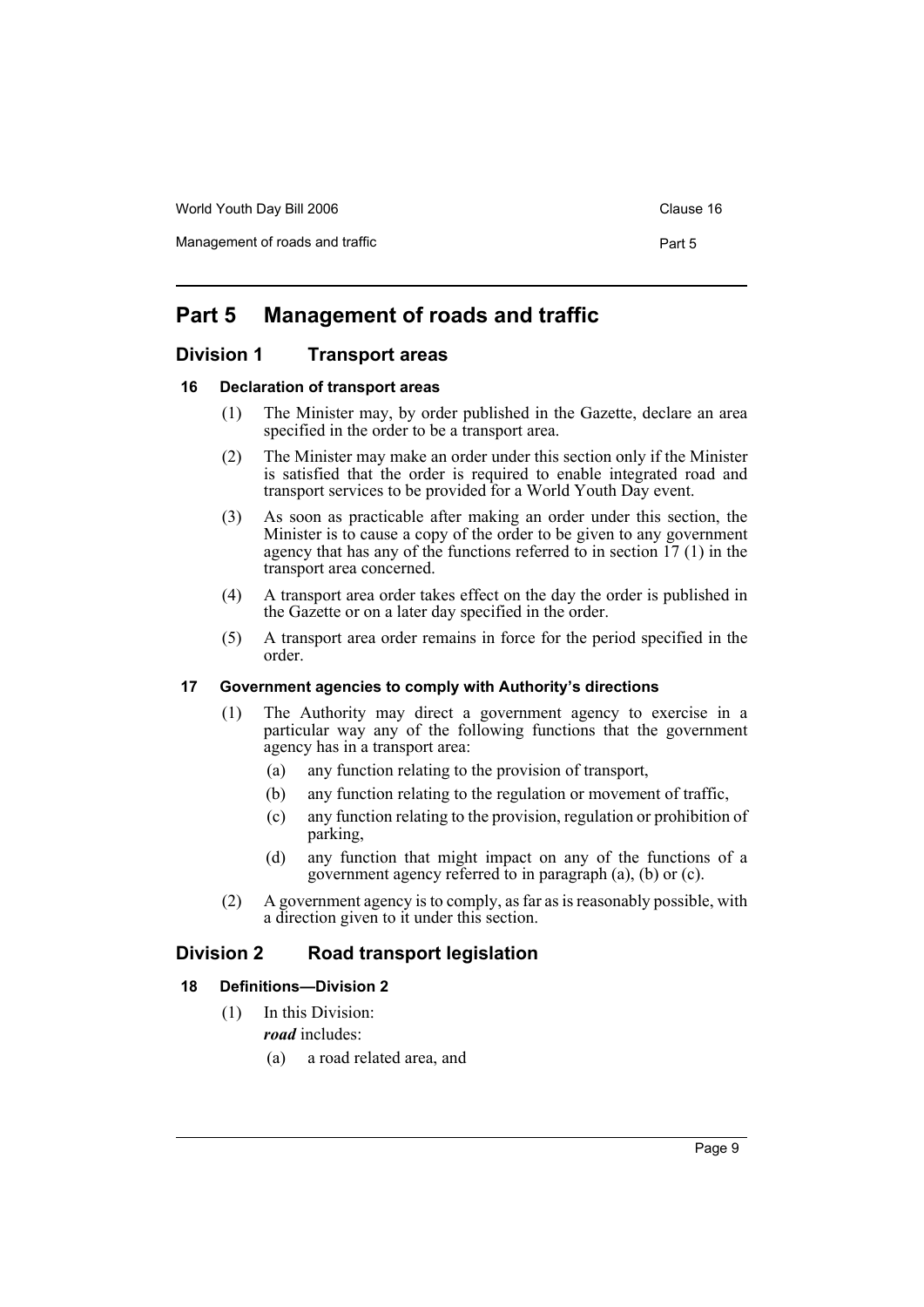#### Clause 19 World Youth Day Bill 2006

Part 5 Management of roads and traffic

- (b) a private road, being an area that:
	- (i) is not, or is not generally, open to or used by the public, and
	- (ii) is developed for, or has as one of its main uses, the driving or riding of motor vehicles.

*road transport legislation* has the same meaning as in the *Road Transport (General) Act 2005*.

*WYD08 lane*—see section 21 (3).

(2) Words and expressions used in this Division that are defined in the road transport legislation have the same meanings as in that legislation.

#### **19 Relationship with road transport legislation**

- (1) This Division is to be construed with and as if it formed part of the road transport legislation.
- (2) However, unless otherwise specified, in this Division:
	- (a) references to provisions are references to provisions of this Act, and
	- (b) references to this Act are references to the *World Youth Day Act 2006*.
- (3) In the event of an inconsistency between this Division and the road transport legislation, this Division prevails to the extent of the inconsistency.
- (4) The provisions of this Division and section 50 (Claims for compensation) have effect despite Part 2.1 of the *Road Transport (General) Act 2005*.

#### **20 WYD08 lane signs**

- (1) A sign that is a reasonable likeness (within the meaning of rule 316 (4) of the *Australian Road Rules*) of the diagram prescribed by the regulations under the *Road Transport (Safety and Traffic Management) Act 1999* as a WYD08 lane sign is a WYD08 lane sign for the purposes of this Division.
- (2) A sign that is a reasonable likeness (within the meaning of rule 316 (4) of the *Australian Road Rules*) of the diagram prescribed by the regulations under the *Road Transport (Safety and Traffic Management) Act 1999* as an end WYD08 lane sign is an end WYD08 lane sign for the purposes of this Division.
- (3) A sign to which this section applies is a prescribed traffic control device for the purposes of Part 4 of the *Road Transport (Safety and Traffic Management) Act 1999*.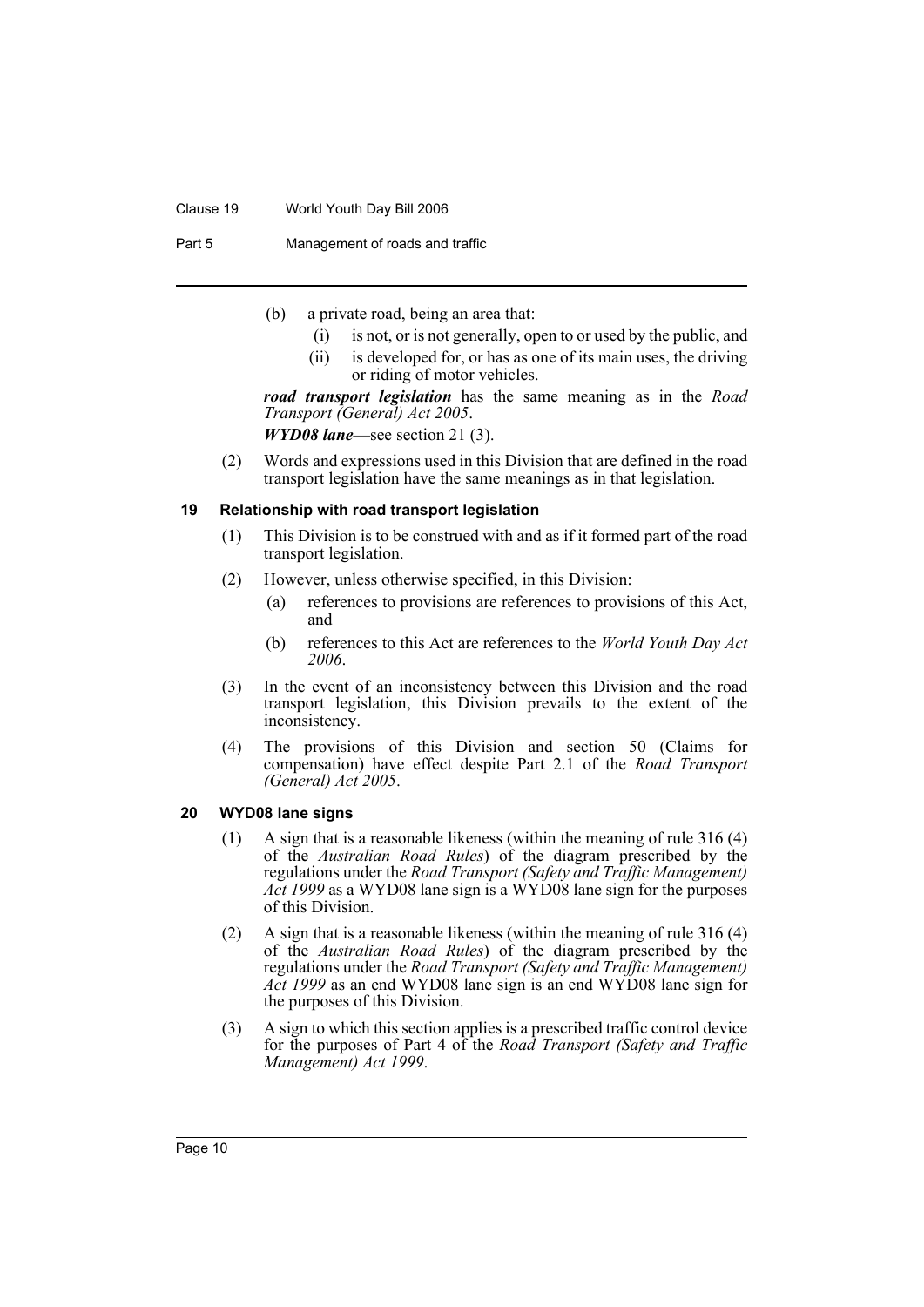| World Youth Day Bill 2006       | Clause 21 |
|---------------------------------|-----------|
| Management of roads and traffic | Part 5    |

#### **21 Use of lanes**

- (1) A driver must not drive, during the World Youth Day period, in a WYD08 lane unless:
	- (a) the driver is driving:
		- (i) a vehicle that displays, in accordance with instructions given by the Authority, a permit issued by the Authority to drive in a WYD08 lane, or
		- (ii) a public bus or taxi, or
		- (iii) a police vehicle or an emergency vehicle, or
	- (b) the driver is driving in the WYD08 lane in the same circumstances as a driver is permitted to drive in a transit lane under rule 158 of the *Australian Road Rules*.

Maximum penalty: \$2,200.

- (2) A person may ride a bicycle in a WYD08 lane.
- (3) A *WYD08 lane* is a marked lane, or part of a marked lane:
	- (a) beginning at a WYD08 lane sign, and
	- (b) ending at an end WYD08 lane sign.
- (4) Words and expressions used in this section that are defined in the *Australian Road Rules* have the same meanings as in those Rules.

## **22 Issue of WYD08 lane permits by Authority**

The Authority may issue a permit authorising the driving of a vehicle in a WYD08 lane.

### **23 Road closures—integrated road and transport services**

- (1) This section applies to roads within transport areas.
- (2) The RTA may, at the direction of the Authority, close a road for any length of time during the World Youth Day period for the purpose of providing integrated road and transport services for a World Youth Day event.
- (3) A road cannot be closed under this section unless the RTA has, not less than 7 days before the proposed closure, given public notice of the proposed closure by a notice published in a newspaper circulating generally in New South Wales.

# **24 Road closures—World Youth Day events**

(1) This section applies to roads whether or not the roads are within a transport area.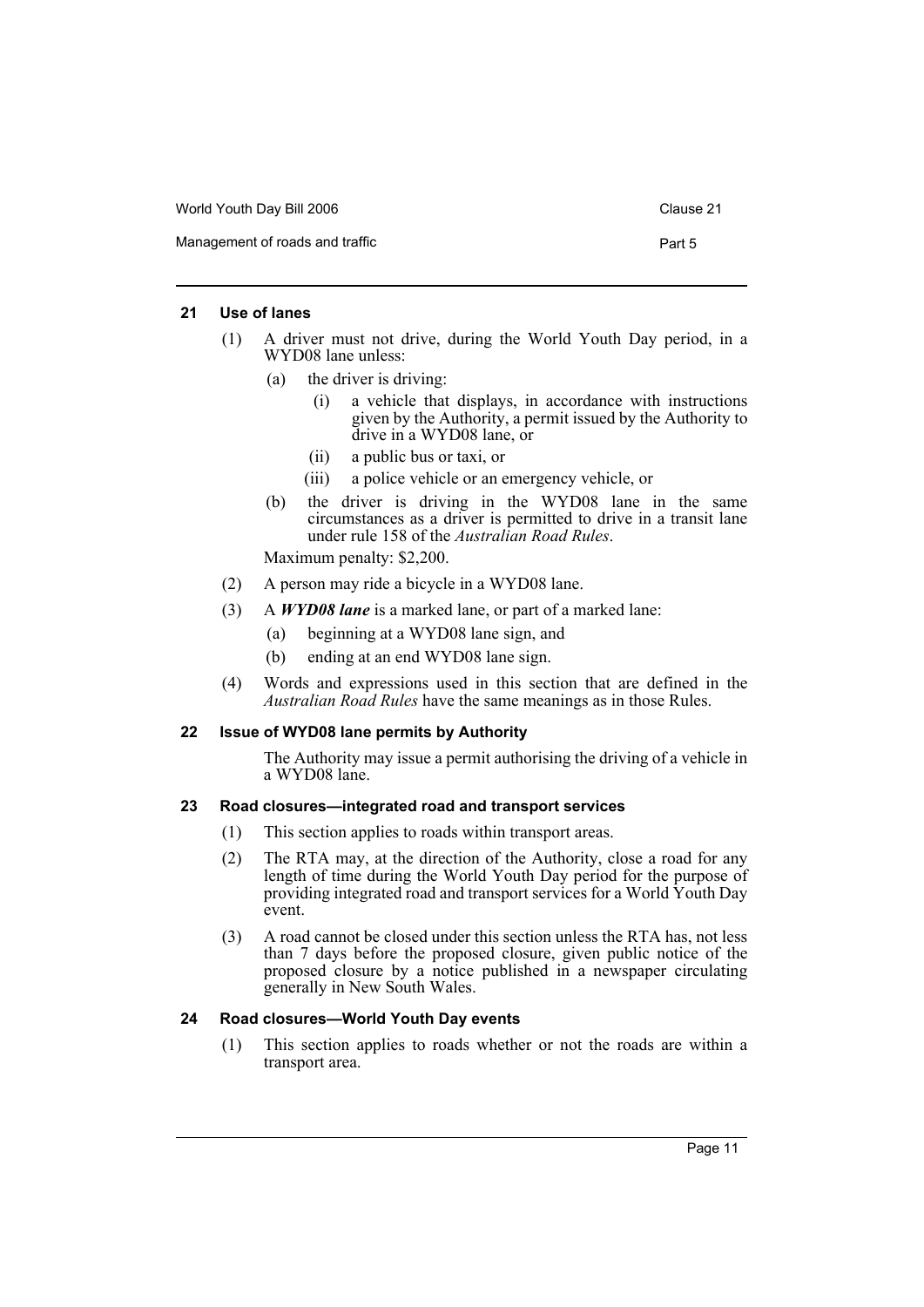#### Clause 25 World Youth Day Bill 2006

Part 5 Management of roads and traffic

- (2) The Authority may prepare a traffic management plan, or plans, for all roads on which activities associated with World Youth Day events are to be conducted.
- (3) The Authority may, in accordance with a traffic management plan:
	- (a) control and regulate traffic in any manner and for any purpose, and
	- (b) temporarily close a road, or part of a road, at any time and for any purpose.
- (4) A traffic management plan may, with the consent of the owner or occupier of a private road, apply to a private road in the same way as it applies to roads that are not private roads, subject to subsection (5).
- (5) A traffic management plan cannot authorise the closure of a private road unless the owner or occupier of the private road has consented to the closure. Such a consent may be given generally or in a particular case or class of cases.
- (6) A traffic management plan is to be prepared in consultation with the RTA and does not have effect unless and until the RTA has consented in writing to the plan.
- (7) The consent of the RTA under subsection (6) is taken to be a consent for the purposes of the *Roads Act 1993* and the road transport legislation in so far as the consent of the RTA would, but for this subsection, be required under that Act or that legislation in relation to any matter dealt with in or arising under the traffic management plan.
- (8) A traffic management plan may be amended from time to time. Subsection (6) applies to the amendment of a traffic management plan in the same way as it applies to a traffic management plan.
- (9) A road cannot be closed under this section unless the RTA has, not less than 7 days before the proposed closure, given public notice of the proposed closure by a notice published in a newspaper circulating generally in New South Wales.

#### **25 Road closures—short periods**

- (1) This section applies to roads whether or not the roads are within a transport area.
- (2) The RTA may, at the direction of the Authority, close a road for a period not exceeding 3 consecutive days during the World Youth Day period for any of the following purposes:
	- (a) facilitating the conduct of a World Youth Day event,
	- (b) controlling and regulating vehicular or pedestrian traffic at or near any World Youth Day venue or facility,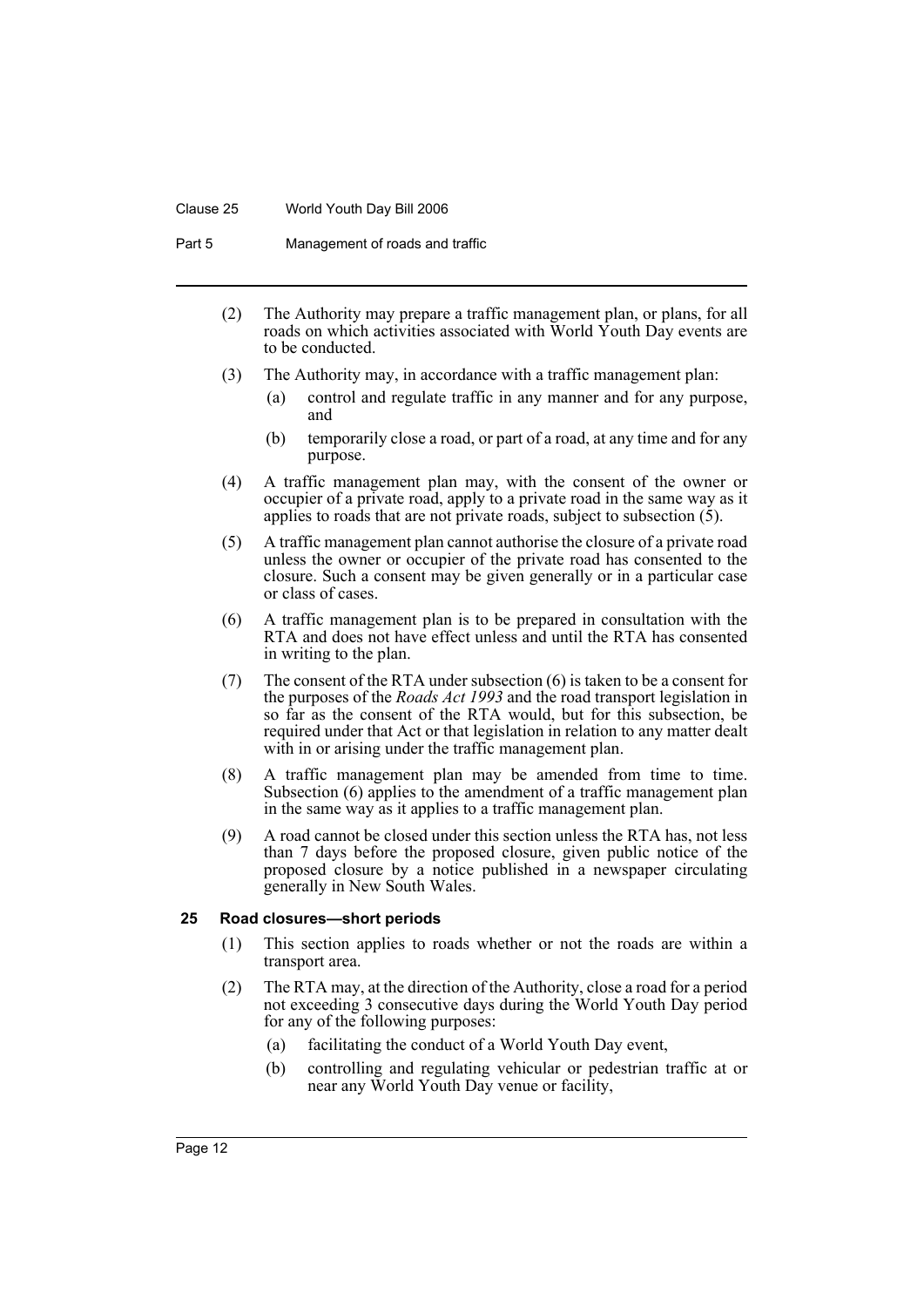| World Youth Day Bill 2006       | Clause 26 |
|---------------------------------|-----------|
| Management of roads and traffic | Part 5    |
|                                 |           |

- (c) ensuring the safety of persons,
- (d) protecting property from damage.
- (3) It is not necessary to give public notice of the closure of a road under this section.

## **26 Road closure to be for shortest possible period**

It is the duty of the RTA and the Authority to ensure that a road is not closed under this Division for a period longer than is necessary to serve the purpose for which the road is closed.

#### **27 Offences relating to road closures**

(1) If, under this Division, a road is closed to vehicles (whether or not it is also closed to pedestrians) by the use of a sign or barrier, a person must not bring a vehicle onto the road contrary to the sign or by removing, interfering with or going beyond the barrier, except as permitted by an authorised person.

Maximum penalty: \$5,000.

- (2) If, under this Division, a road is closed to vehicles (whether or not it is also closed to pedestrians) by the use of a sign or barrier, a person in charge of a vehicle situated on the road who is informed by an authorised person that the road is closed and directed by an authorised person to remove the vehicle from the road must remove the vehicle from the road as soon as practicable after the direction is given. Maximum penalty: \$5,000.
- (3) If, under this Division, a road is closed to pedestrians (whether or not it is also closed to vehicles) by the use of a sign or barrier, a person must not enter the road contrary to the sign or by removing, interfering with or going beyond the barrier, except as permitted by an authorised person.

Maximum penalty: \$5,000.

- (4) If, under this Division, a road is closed to pedestrians (whether or not it is also closed to vehicles) by the use of a sign or barrier, a person on the road who is informed by an authorised person that the road is closed and directed by an authorised person to leave the road must leave the road as soon as practicable after the direction is given. Maximum penalty: \$5,000.
- (5) A person must not damage, remove or interfere with a sign or barrier erected or provided for the purpose of closing a road under this Division, except as permitted by an authorised person. Maximum penalty: \$5,000.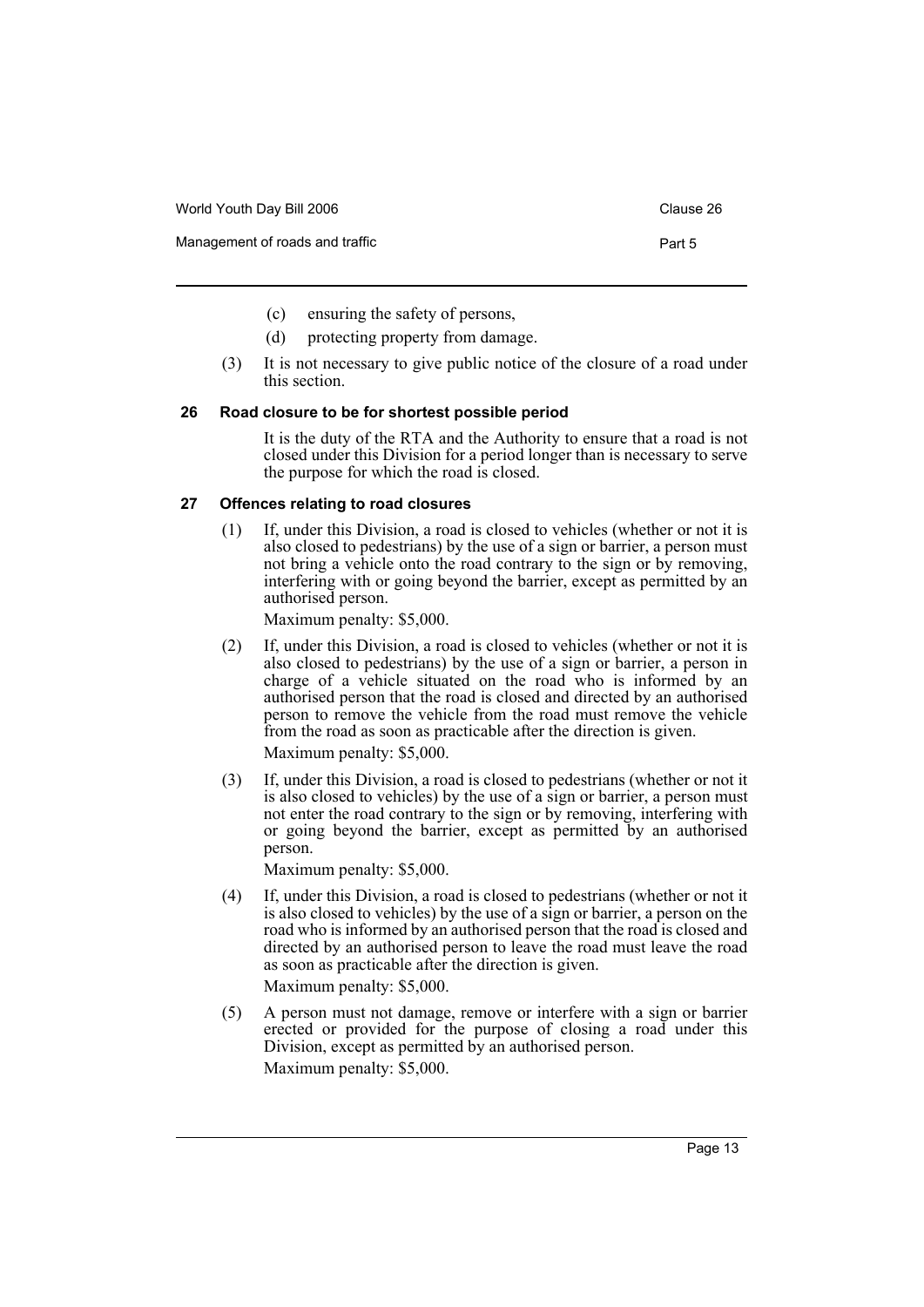#### Clause 28 World Youth Day Bill 2006

Part 5 Management of roads and traffic

(6) In this section, *authorised person* means a person authorised by the RTA or the Authority, or a police officer.

#### **28 Effect of road closure**

A road, or any part of a road, does not cease to be a road for the purposes of the road transport legislation, the *Motor Accidents Compensation Act 1999* or any other Act or law because it is closed or access to it is restricted or the use of it is restricted under this Division or any other Act.

### **29 Removal of unattended motor vehicles—generally**

- (1) This section applies to an unattended motor vehicle or trailer that:
	- (a) is standing unlawfully, or
	- (b) constitutes a danger to persons or property, or
	- (c) is causing an obstruction.
- (2) The Authority may declare that, for the whole or any specified part of the World Youth Day period, section 76 of the *Road Transport (Safety and Traffic Management) Act 1999* applies to motor vehicles or trailers to which this section applies on the following places in the same way as it applies to an unattended motor vehicle or trailer unlawfully standing on a prescribed place within the meaning of that section:
	- (a) a WYD08 lane,
	- (b) a road that has been closed under this Division,
	- (c) a specified parking space,
	- (d) a road notified by the Minister by order published in the Gazette as a World Youth Day route,
	- (e) a road or area designated by signs erected by the Authority or the RTA as a tow-away area.

## **30 Removal of unattended motor vehicles—breach of parking restrictions**

The Authority may declare that, for the whole or any specified part of the World Youth Day period, section 76 of the *Road Transport (Safety and Traffic Management) Act 1999* applies to unattended motor vehicles or trailers that are parked on specified roads in breach of a parking restriction in the same way as it applies to an unattended motor vehicle or trailer unlawfully standing on a prescribed place within the meaning of that section.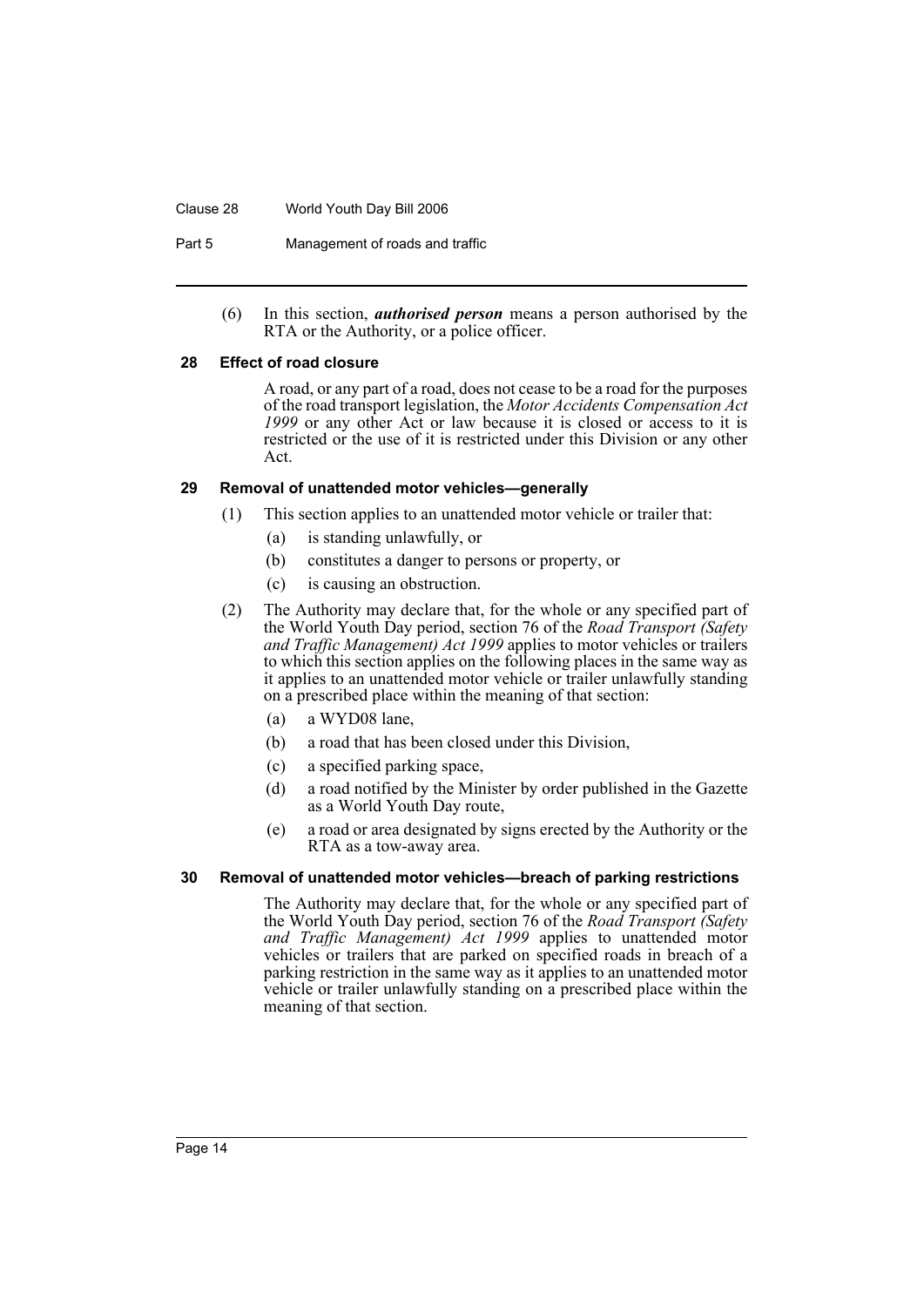| World Youth Day Bill 2006       | Clause 31 |
|---------------------------------|-----------|
| Management of roads and traffic | Part 5    |

### **31 Declarations under sections 29 and 30**

A declaration under section 29 or 30 is to be published in a newspaper circulating generally in New South Wales and has effect from the date of publication or, if a later date is specified in the declaration for that purpose, on the later date so specified.

### **32 Removal of unattended motor vehicles—emergencies**

- (1) At any time during the World Youth Day period, the Chief Executive Officer may direct an authorised officer to remove an unattended motor vehicle or trailer from a road within a transport area if the Chief Executive Officer is of the opinion that it is necessary to do so.
- (2) The provisions of section 76 (2)–(8A) of the *Road Transport (Safety and Traffic Management) Act 1999* apply to the removal of an unattended motor vehicle or trailer in accordance with this section in the same way as they apply to the removal of an unattended motor vehicle or trailer in accordance with that section.
- (3) However, it is not necessary that the unattended motor vehicle or trailer is standing unlawfully.
- (4) In this section, *authorised officer* has the same meaning as in section 76 of the *Road Transport (Safety and Traffic Management) Act 1999*.

# **33 Penalty notices**

For the avoidance of doubt, and without limiting the application of any other powers of prosecution or enforcement under the road transport legislation, penalty notices may be issued under the road transport legislation in relation to offences created by this Division.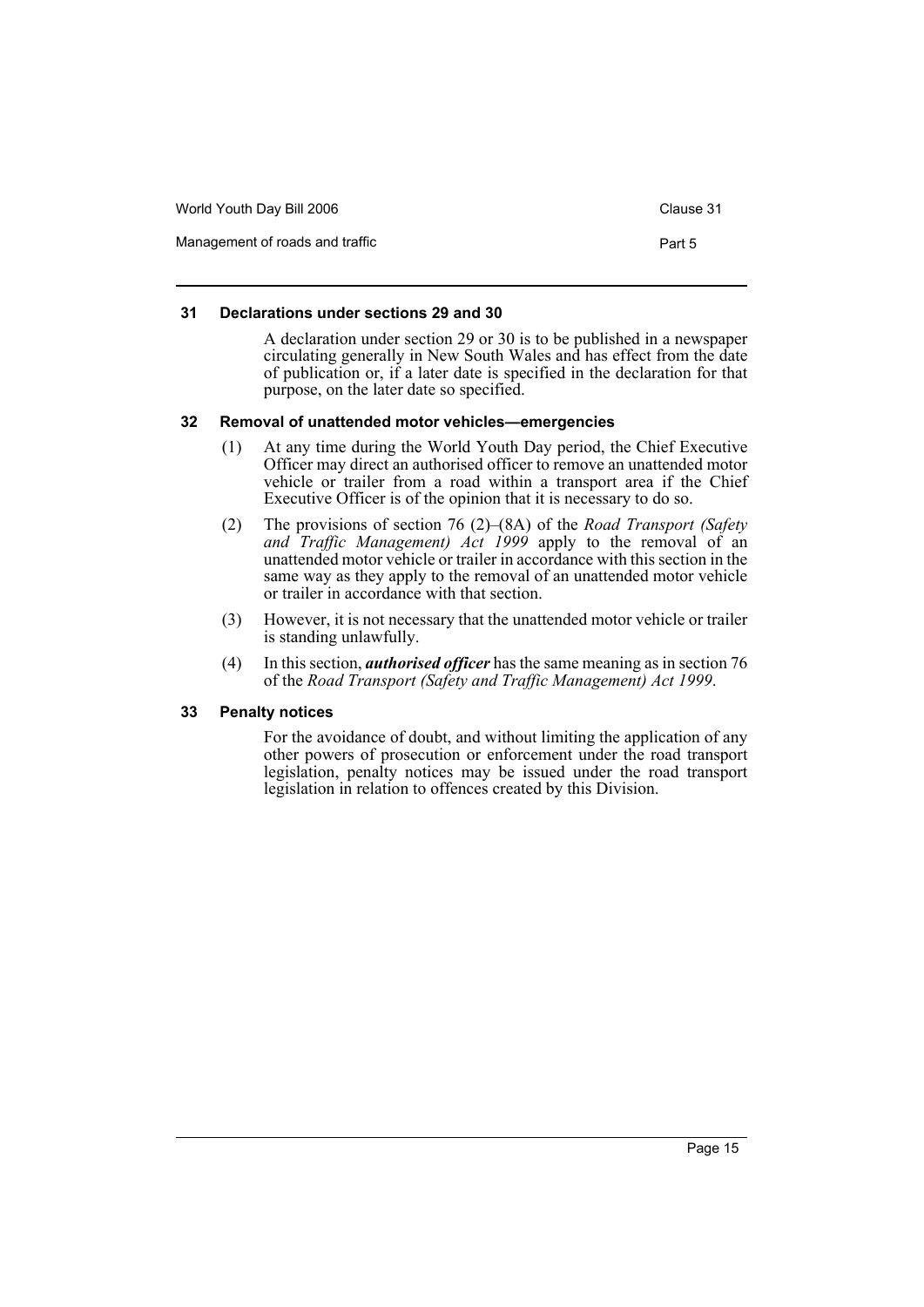#### Clause 34 World Youth Day Bill 2006

Part 6 Crown Lands Act 1989

# **Part 6 Crown Lands Act 1989**

### **34 Relationship with Crown Lands Act 1989**

- (1) This Part is to be construed with and as if it formed part of the *Crown Lands Act 1989*.
- (2) However, unless otherwise specified, in this Part:
	- (a) references to provisions are references to provisions of this Act, and
	- (b) references to this Act are references to the *World Youth Day Act 2006*.
- (3) In the event of an inconsistency between this Part and the *Crown Lands Act 1989*, this Part prevails to the extent of the inconsistency.

#### **35 Use of reserves**

- (1) In this section, *reserve* and *reserve trust* have the same meanings as in section 78 of the *Crown Lands Act 1989*.
- (2) Nothing in the *Crown Lands Act 1989* or an instrument made under that Act, including the by-laws or a plan of management for a reserve, prevents or restricts the use of a reserve, with the consent of the reserve trust which is the trustee of the reserve or the council that manages the reserve on behalf of the reserve trust, for any of the following purposes:
	- (a) a World Youth Day event,
	- (b) development for the purposes of temporary World Youth Day venues and facilities.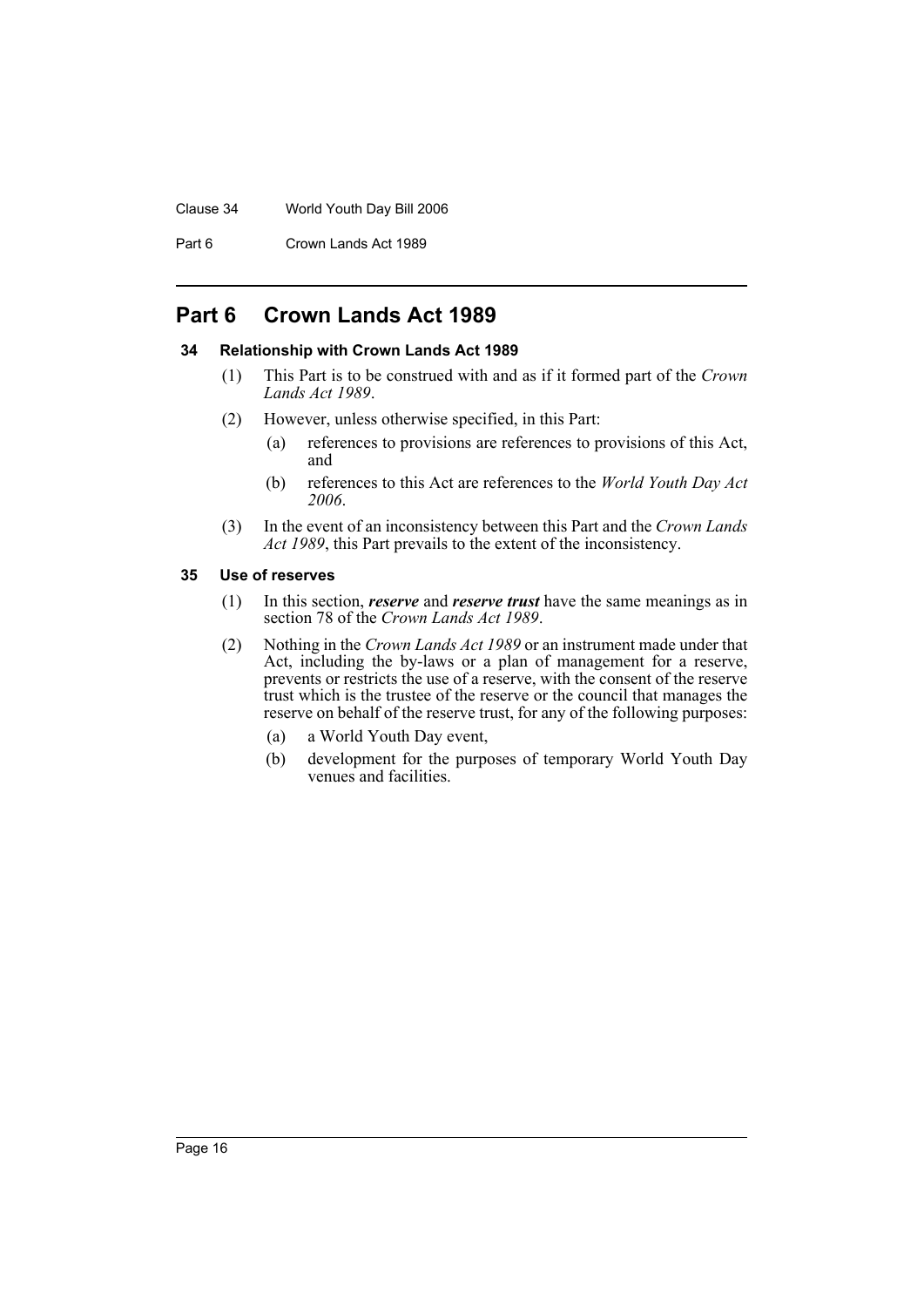World Youth Day Bill 2006 Controller Controller Clause 36

Environmental Planning and Assessment Act 1979 Part 7

# **Part 7 Environmental Planning and Assessment Act 1979**

# **36 Relationship with Environmental Planning and Assessment Act 1979**

- (1) This Part is to be construed with and as if it formed part of the *Environmental Planning and Assessment Act 1979*.
- (2) However, unless otherwise specified, in this Part:
	- (a) references to provisions are references to provisions of this Act, and
	- (b) references to this Act are references to the *World Youth Day Act 2006*.
- (3) In the event of an inconsistency between this Part and the *Environmental Planning and Assessment Act 1979*, this Part prevails to the extent of the inconsistency.

### **37 Modification of environmental planning instruments and development consents**

- (1) Until 1 August 2008, a person who is authorised or permitted to carry out a permitted activity on land by or under this Act, or a policy, strategy or plan prepared and implemented by the Authority for the purposes of this Act, may carry out that activity on land despite the fact that the carrying out of the activity is not authorised by or is contrary to or inconsistent with:
	- (a) the provisions of an environmental planning instrument applying to the land, or
	- (b) the terms or conditions of a development consent applying to the land.
- (2) For the purposes of subsection (1), a *permitted activity* means:
	- (a) the use of land for any purpose, or
	- (b) the erection or use of structures or buildings on the land, or
	- (c) the demolition or removal of any such structures, or
	- (d) the carrying out of any work, or
	- (e) anything done pursuant to a declaration under section 43.
- (3) The Authority may impose conditions on the carrying out of a permitted activity by a person as referred to in subsection (1).
- (4) Subsection (1) does not apply to the carrying out of a permitted activity in contravention of any such condition.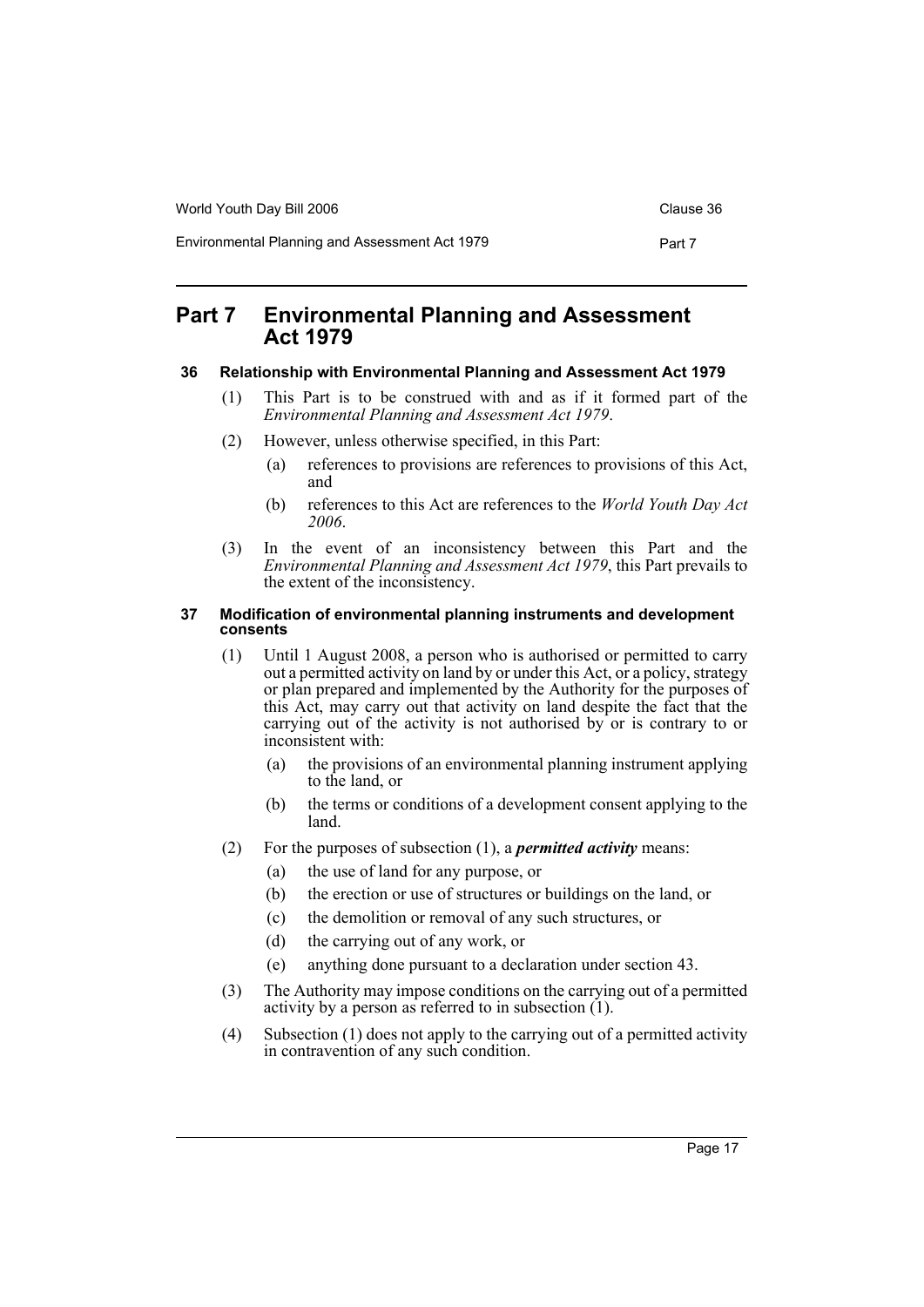#### Clause 37 World Youth Day Bill 2006

Part 7 Environmental Planning and Assessment Act 1979

- (5) If a building or structure is erected before 1 August 2008 in reliance on subsection  $(1)$  and is not removed or demolished before that date, the *Environmental Planning and Assessment Act 1979* and any relevant instrument made under that Act apply on and after 1 August 2008 to the building or structure as if subsection (1) had not authorised its erection.
- (6) Until 1 August 2008, a person does not breach the terms or conditions of a development consent applying to land that regulates:
	- (a) the hours of operation of an activity (including a business) on or in relation to the land, or
	- (b) the means of access to the land, or
	- (c) the emission of noise, including permissible noise levels, on or from the land, or
	- (d) activities that affect the amenity of the locality,

by the doing of anything that is reasonably necessary to be done by or under, or as a consequence of the operation of, this Act, that is reasonably necessary to be done in order to comply with or give effect to a policy, strategy or plan prepared and implemented by the Authority for the purposes of this Act or that is done pursuant to a declaration under section 43.

(7) In this section, *development consent* includes an approval under Part 3A of the *Environmental Planning and Assessment Act 1979*.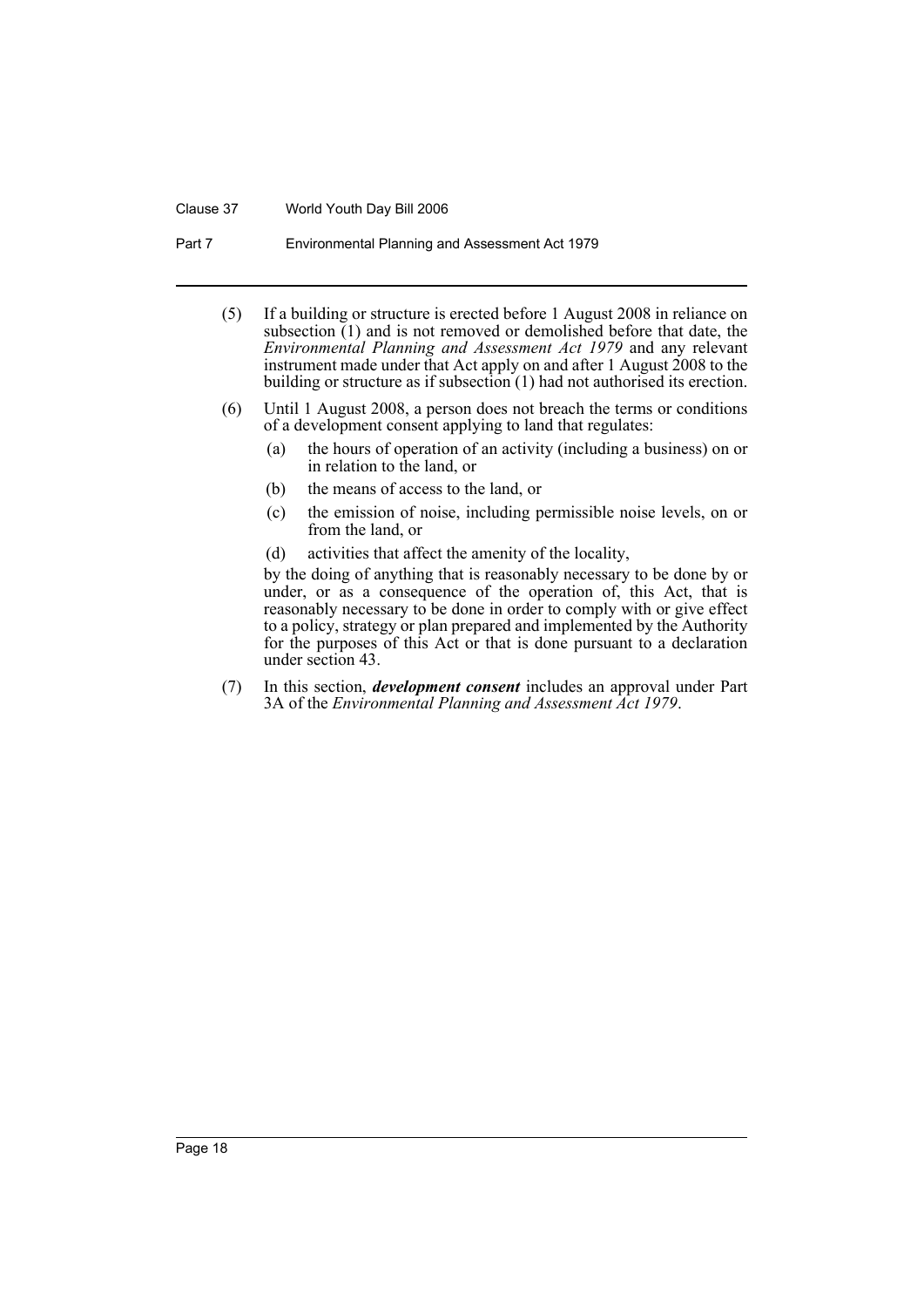World Youth Day Bill 2006 Controller Controller Clause 38

Local Government Act 1993 **Part 8** 

# **Part 8 Local Government Act 1993**

### **38 Relationship with Local Government Act 1993**

- (1) This Part is to be construed with and as if it formed part of the *Local Government Act 1993*.
- (2) However, unless otherwise specified, in this Part:
	- (a) references to provisions are references to provisions of this Act, and
	- (b) references to this Act are references to the *World Youth Day Act 2006*.
- (3) In the event of an inconsistency between this Part and the *Local Government Act 1993*, this Part prevails to the extent of the inconsistency.

### **39 Modification of certain approvals**

- (1) A person who is authorised or permitted to do anything by or under this Act, or a policy, strategy or plan prepared and implemented by the Authority for the purposes of this Act, may do that thing despite the fact that the doing of it is not authorised by or is contrary to, or inconsistent with, the terms or conditions of an approval granted under the *Local Government Act 1993*.
- (2) Without limiting subsection (1), a thing is done under this Act if it is done pursuant to a declaration under section 43.
- (3) A person does not breach the terms or conditions of an approval relating to:
	- (a) the management of waste, being an approval under paragraph 1, 2, 3 or 4 of Part C of the Table to section 68 of the *Local Government Act 1993*, or
	- (b) the hours during which an activity may take place, or
	- (c) the means of access to land or premises, or
	- (d) the emission of noise, including permissible noise levels, or
	- (e) the effect of an activity on the amenity of the locality,

by the doing of anything that is reasonably necessary to be done by or under, or as a consequence of the operation of, this Act, that is reasonably necessary to be done in order to comply with or give effect to a policy, strategy or plan prepared and implemented by the Authority for the purposes of this Act or that is done pursuant to a declaration under section 43.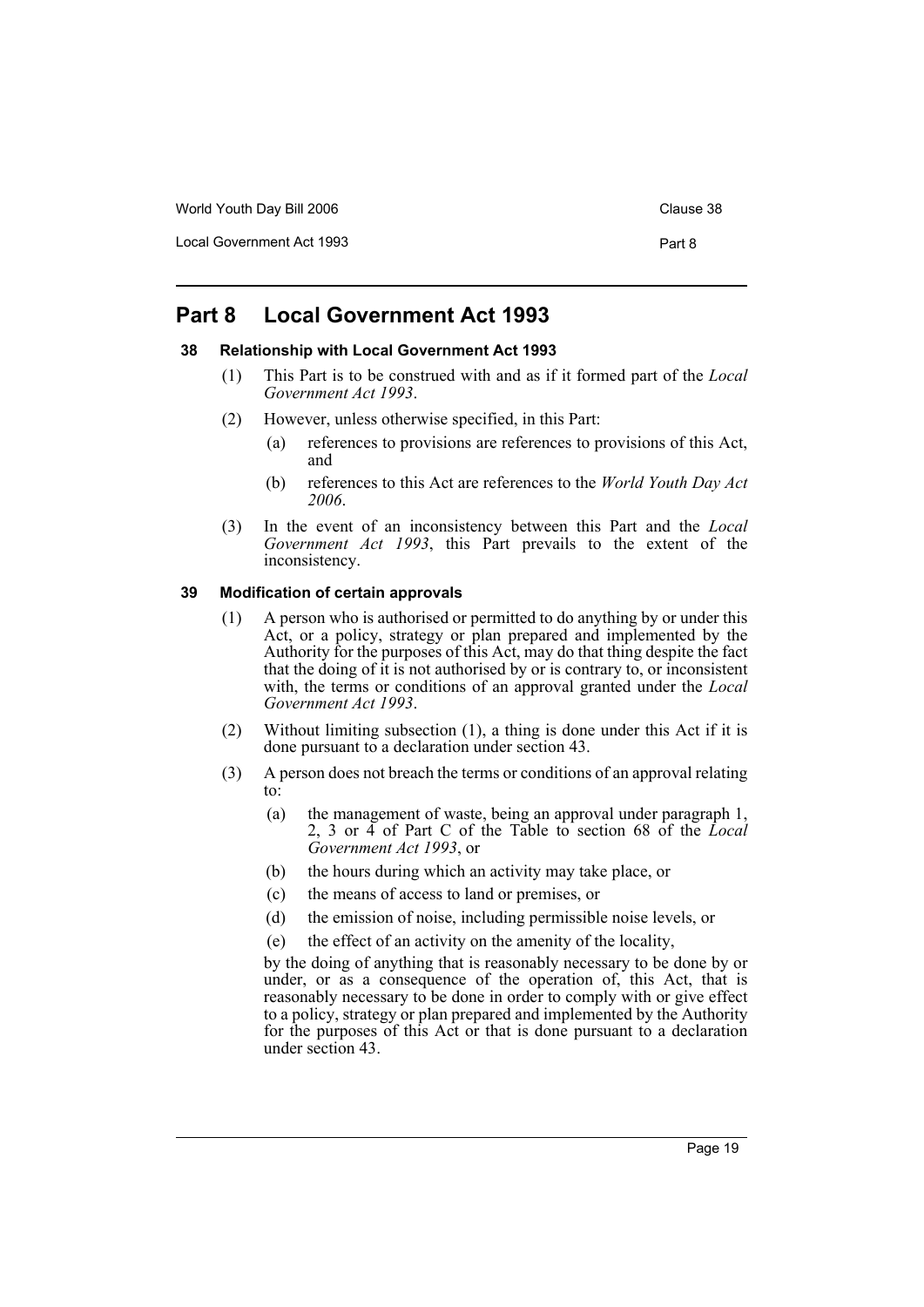Clause 40 World Youth Day Bill 2006

Part 8 Local Government Act 1993

(4) A person who is exempt from the requirement to obtain an approval under section 68 of the *Local Government Act 1993* does not cease to be exempt from the requirement by the doing of anything that is reasonably necessary to be done under, or as a consequence of the operation of, this Act, that is reasonably necessary to be done in order to comply with or give effect to a policy, strategy or plan prepared and implemented by the Authority for the purposes of this Act or that is done pursuant to a declaration under section 43.

### **40 Use of community land**

- (1) Nothing in the *Local Government Act 1993* or an instrument under that Act, including a plan of management for community land, prevents or restricts the use of community land, with the approval of the council, for any of the following purposes:
	- (a) events approved by the Authority,
	- (b) development for the purposes of temporary World Youth Day venues and facilities,
	- (c) an activity or a community event associated with a World Youth Day event and held during the World Youth Day period.
- (2) For the purpose of obtaining an approval of the council under subsection  $(1)$ , the use of community land for a purpose specified in that subsection is taken to be an activity prescribed by the regulations as referred to in paragraph 10 of Part  $\tilde{F}$  of the Table to section 68 of the *Local Government Act 1993*.

# **41 Authorised persons**

An employee of a council who is an authorised person for the purposes of the *Local Government Act 1993* and who exercises functions during the World Youth Day period for another council is taken to have been authorised by that other council to exercise those functions and to be an authorised person for the purposes of that Act in relation to that other council.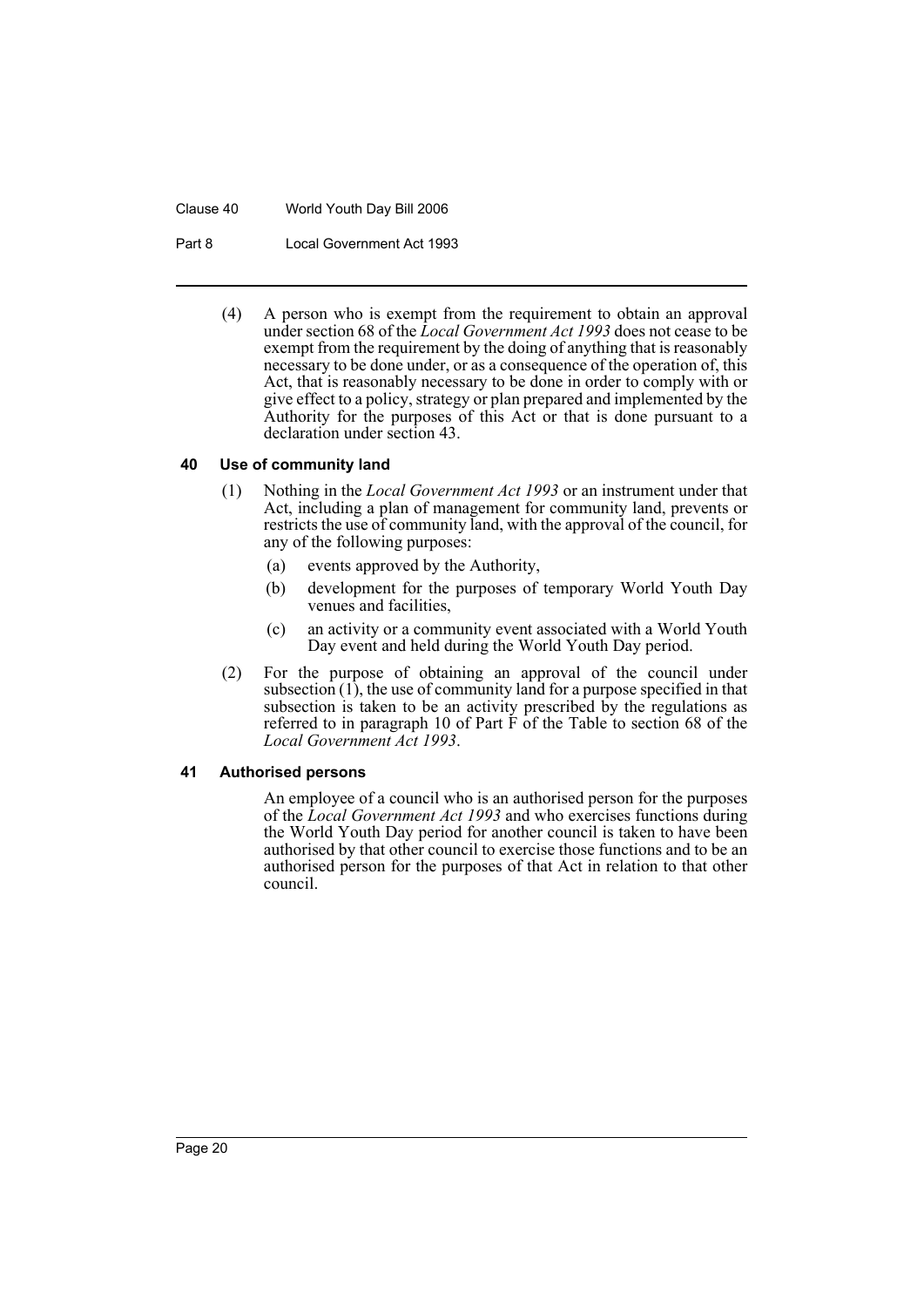| World Youth Day Bill 2006                         | Clause 42 |
|---------------------------------------------------|-----------|
| Protection of the Environment Operations Act 1997 | Part 9    |

# **Part 9 Protection of the Environment Operations Act 1997**

# **42 Relationship with Protection of the Environment Operations Act 1997**

- (1) This Part is to be construed with and as if it formed part of the *Protection of the Environment Operations Act 1997*.
- (2) However, unless otherwise specified, in this Part:
	- (a) references to provisions are references to provisions of this Act, and
	- (b) references to this Act are references to the *World Youth Day Act 2006*.
- (3) In the event of an inconsistency between this Part and the *Protection of the Environment Operations Act 1997*, this Part prevails to the extent of the inconsistency.

# **43 Modification of environmental impacts**

- (1) The Authority may declare that any person specified in the declaration may carry out such activities as are so specified, being activities that, in the opinion of the Authority, are necessary for, or ancillary to, or otherwise associated with the conduct of World Youth Day events, on such days during the World Youth Day period and during such hours as are so specified.
- (2) The specification of a person or activity in a declaration may be by means of a class or description of persons or activities.
- (3) A declaration may prohibit a person from causing, permitting or allowing the emission of noise from premises on which activities are carried out at a noise level which, when measured at any point outside the premises, exceeds a specified level. Such a prohibition may be enforced as if it were contained in a noise control notice issued under section 264 of the *Protection of the Environment Operations Act 1997*.
- (4) Before making a declaration, the Authority must consult with the EPA concerning the proposed terms of the declaration and must also take into consideration the noise impacts, or the likely noise impacts, of the activity or activities on residents.
- (5) A declaration is to be published in the Gazette.
- (6) A declaration takes effect on the day it is published in the Gazette or, if a later day is specified in the declaration for that purpose, on the later day so specified.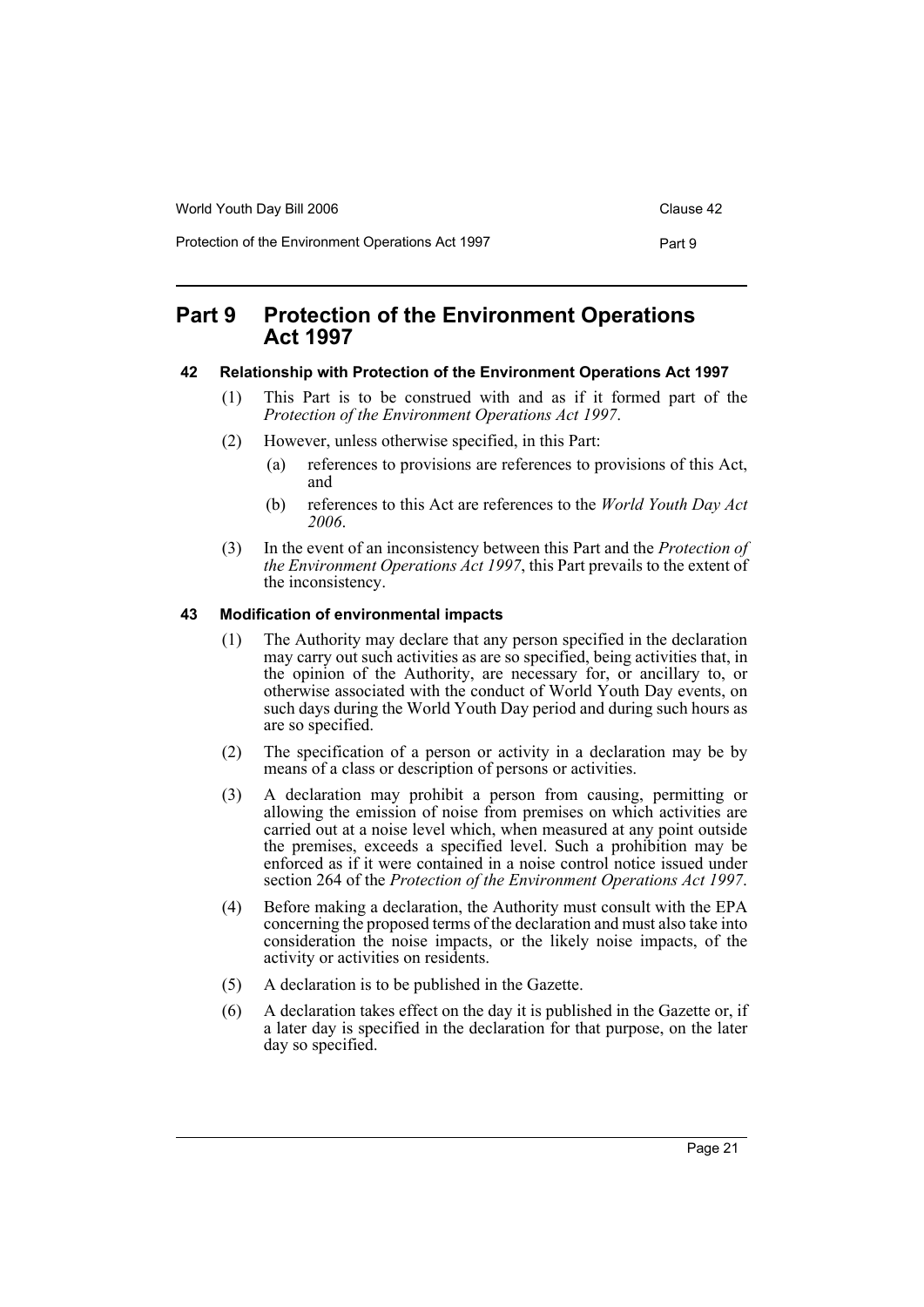#### Clause 44 World Youth Day Bill 2006

Part 9 Protection of the Environment Operations Act 1997

- (7) A declaration has effect despite the terms of:
	- (a) the *Protection of the Environment Operations Act 1997* or any other Act, or
	- (b) any instrument made under the *Protection of the Environment Operations Act 1997* or any other Act, or
	- (c) any approval, consent, licence, permission or any other form of authorisation given or granted under any such Act or instrument, or
	- (d) any trust, estate, interest, dedication, reservation, condition, restriction or covenant affecting the land specified in the declaration.
- (8) The Authority may amend or repeal a declaration in the same way as it may make a declaration.

### **44 Effect of declaration**

- (1) In this section, *declaration* means a declaration made under section 43.
- (2) During the period for which a declaration has effect, the EPA is the appropriate regulatory authority for the activities to which the declaration applies and the premises on which the activities are carried out, except as provided by section 263 of the *Protection of the Environment Operations Act 1997*.
- (3) A prevention notice under section 96 of the *Protection of the Environment Operations Act 1997*, or a noise control notice under section 264 of that Act, cannot be given to a person to prohibit the person from causing, permitting or allowing anything to be done that is authorised by a declaration.
- (4) An application cannot be made under section 268 of the *Protection of the Environment Operations Act 1997* in respect of noise emitted in accordance with a declaration.
- (5) A noise abatement direction under section 276 of the *Protection of the Environment Operations Act 1997* cannot be given in respect of noise emitted in accordance with a declaration.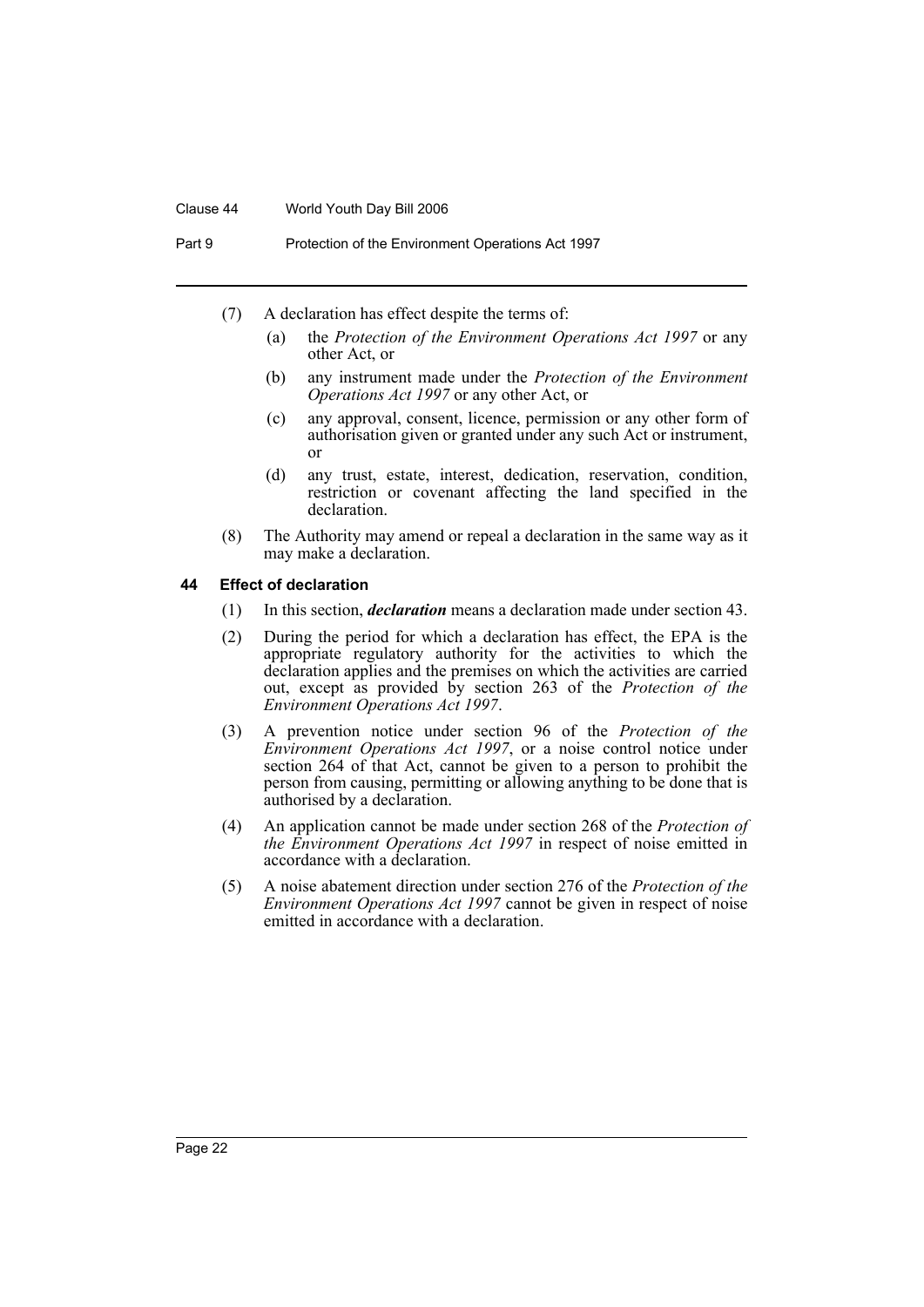World Youth Day Bill 2006 Controller Controller Clause 45

Miscellaneous **Part 10** 

# **Part 10 Miscellaneous**

### **45 Illegal car parks**

- (1) This section applies to land that is within 5 kilometres of any World Youth Day venue or facility.
- (2) During the World Youth Day period, a person must not use land to which this section applies for the purpose of a car park (whether or not for fee or reward) if the use of the land for that purpose by the person is not lawful under the *Environmental Planning and Assessment Act 1979*. Maximum penalty: \$5,000 in the case of an individual and \$25,000 in the case of a corporation and, in the case of a continuing offence by an individual or corporation, \$2,000 for each day the offence continues.
- (3) This section does not limit the operation of any other Act that enables proceedings to be taken in respect of the unlawful use of land.

#### **46 Control of sale and distribution of articles in certain public places**

- (1) For the purposes of this section, *an Authority controlled area* is any of the following areas:
	- (a) the area comprising, or comprising and adjacent to, a transport facility or interchange or a World Youth Day venue or facility, being an area that is specified or described in an order of the Minister published in the Gazette,
	- (b) a public place, or any part of a public place, that is within 500 metres of a transport facility or interchange or a World Youth Day venue or facility, being a public place, or part of a public place, that is shown on a map referred to in an order of the Minister published in the Gazette.
- (2) The Minister is not to make an order under subsection (1) that applies to land within the City of Sydney unless the Minister has consulted the Council of the City of Sydney concerning the order.
- (3) A person must not sell or distribute a prescribed article during the World Youth Day period in an Authority controlled area without the approval of the Authority.

Maximum penalty: \$5,000.

(4) An authorised officer may give a direction to a person who sells or distributes any prescribed article during the World Youth Day period in an Authority controlled area without the approval of the Authority to remove the article, and any other prescribed articles within the person's possession or under the person's control, from the area immediately or by such other time as may be directed.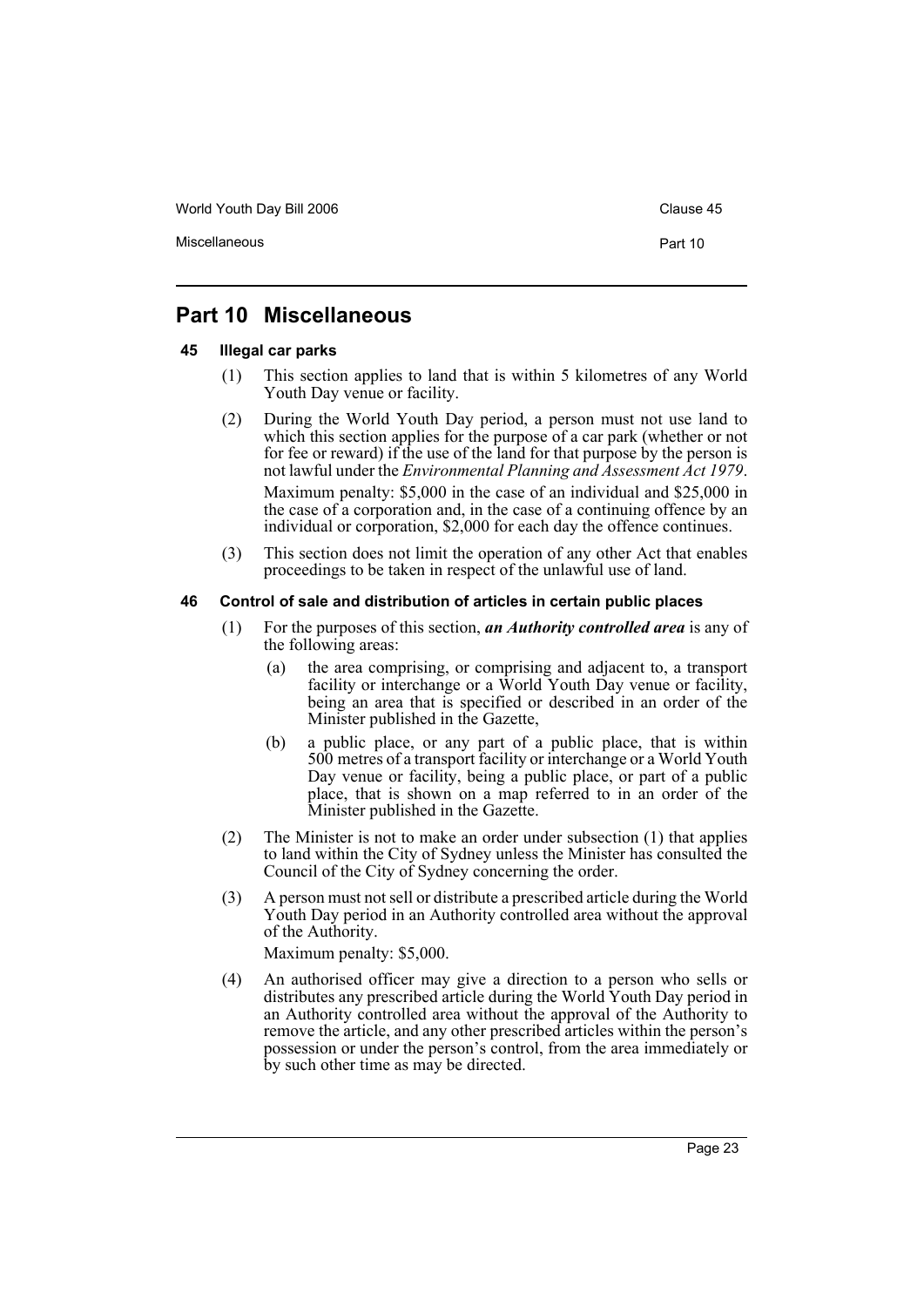#### Clause 46 World Youth Day Bill 2006

Part 10 Miscellaneous

- (5) A person must not fail or refuse to comply with a direction given to the person by an authorised officer under subsection (4). Maximum penalty: \$5,000.
- (6) If a person fails or refuses to comply with a direction given under subsection (4) for the removal of a prescribed article, the article is forfeited to the Crown and may be seized by an authorised officer.
- (7) A person whose article is forfeited to the Crown under this section may appeal against the forfeiture to a Local Court within 21 days after the forfeiture.
- (8) A Local Court may determine the appeal by:
	- (a) upholding the forfeiture, or
	- (b) ordering the return of the article to the appellant, or
	- (c) making such other order as it thinks fit.
- (9) The regulations may make provision for or with respect to:
	- (a) approvals under this section, including:
		- (i) applications for approval, and
		- (ii) application fees, and
		- (iii) determination of applications, and
		- (iv) appeals against determinations of applications, and
	- (b) the making and determination of appeals under subsection (8).
- (10) In this section:

*authorised officer* means a person authorised in writing by the Authority for the purposes of this section.

*prescribed article* means an article of a class prescribed by the regulations as being a prescribed article for the purposes of this section. *sell* includes any of the following:

- (a) sell by wholesale, retail, auction or tender,
- (b) hire,
- (c) barter or exchange,
- (d) supply for profit,
- (e) offer for sale or hire, receive for sale or hire, have in possession for sale or hire or expose or exhibit for sale or hire,
- (f) conduct negotiations for sale or hire,
- (g) consign or deliver for sale or hire,
- (h) solicit for sale or hire,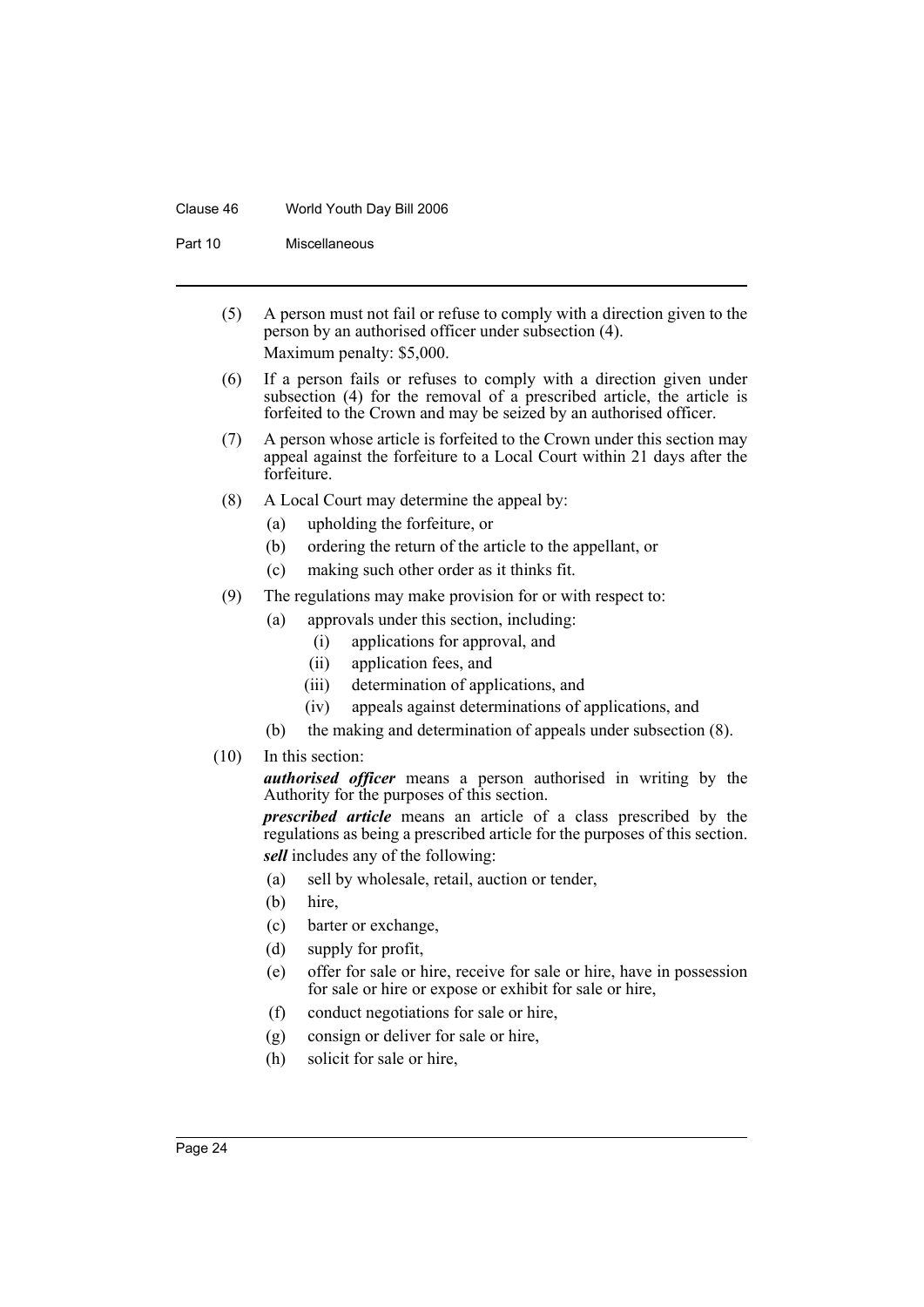World Youth Day Bill 2006 Controller Clause 47

Miscellaneous **Part 10** 

(i) cause or permit anything referred to above,

and includes to sell from a standing vehicle or any article.

#### **47 Dispute resolution**

- (1) If there is a dispute between the Authority and a government agency concerning the operation of any provision of this Act and the parties have after reasonable efforts been unable to resolve the dispute themselves, either party may request a review of the matter by the responsible Ministers (namely, the Minister responsible for the Authority and the Minister responsible for the government agency concerned).
- (2) If the same Minister is responsible for both the Authority and the government agency concerned, the review is to be by that Minister.
- (3) If the dispute is not resolved by the responsible Ministers or Minister, the dispute is to be referred to the Premier.
- (4) The Authority and the government agency concerned are to give effect to any decision of a Minister or the Premier in resolution of the dispute.
- (5) A reference in this section to the Minister responsible for a government agency is, in the case of a government agency that is a council, a reference to the Minister administering the *Local Government Act 1993*.

#### **48 Authorisations for section 51 of the Trade Practices Act 1974 (Cth) and Competition Code**

- (1) The following agreements and conduct are specifically authorised by this Act for the purposes of the *Trade Practices Act 1974* of the Commonwealth and the *Competition Code of New South Wales*:
	- (a) any agreements entered into before or after the commencement of this section by the Authority, or by a person or body with the approval of the Authority, relating to or in connection with a World Youth Day event,
	- (b) the conduct of the parties in entering into any such agreements,
	- (c) the conduct of the parties in performing any such agreements and any matter or thing done or omitted to be done by any of the parties in performing any such agreements.
- (2) In this section, *agreement* includes a contract, arrangement or understanding.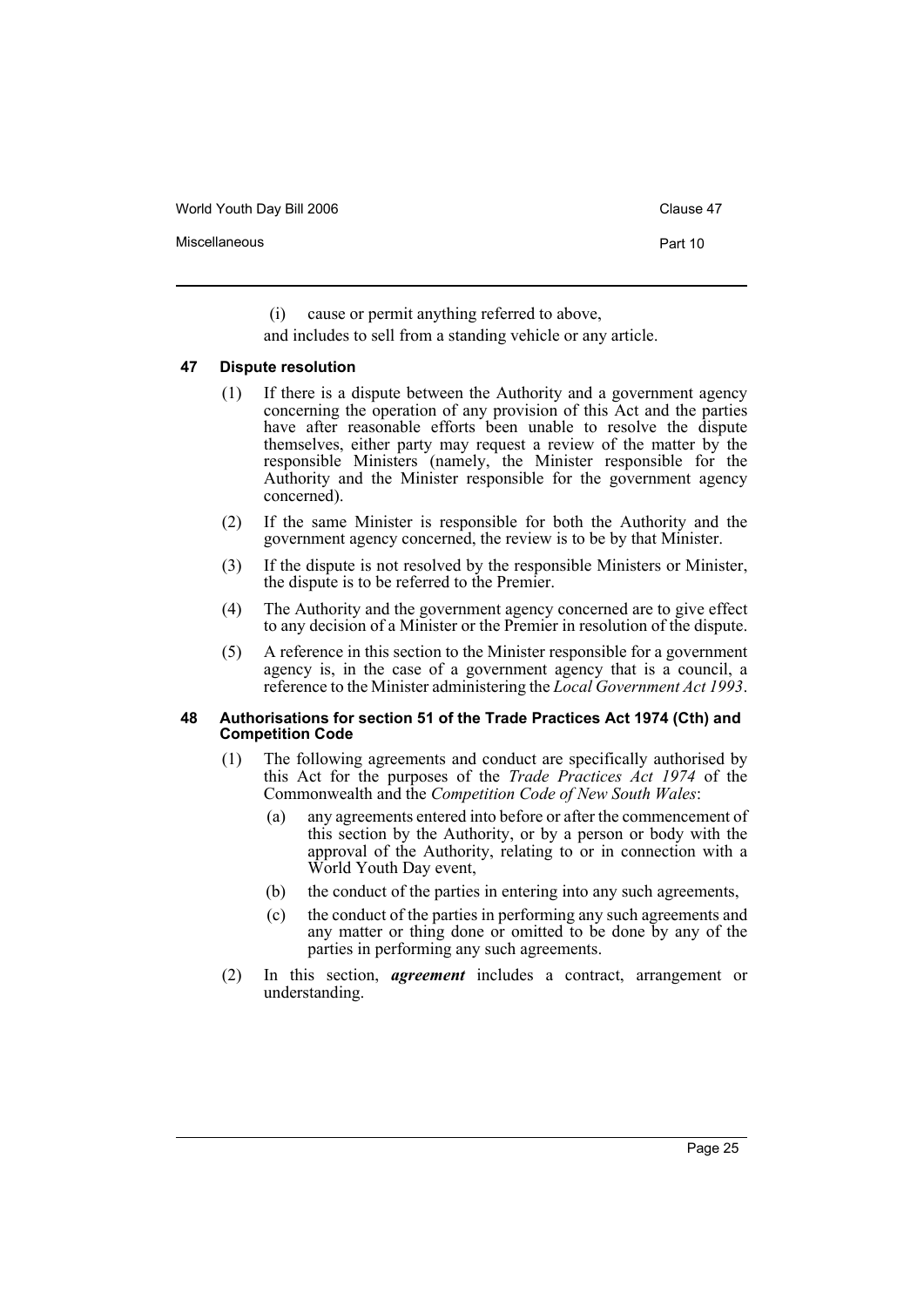#### Clause 49 World Youth Day Bill 2006

Part 10 Miscellaneous

#### **49 No liability in nuisance**

Anything done or omitted to be done by any person:

- (a) in the exercise of functions under this Act or the regulations (including functions which, by this Act, are taken to be functions under another Act or instrument), or
- (b) pursuant to any of the provisions of this Act or the regulations (including provisions which, by this Act, are taken to be provisions of another Act or instrument),

does not constitute a nuisance.

#### **50 Claims for compensation**

- (1) No act or omission of a person in good faith in purported administration or execution of a provision of this Act or the regulations gives rise to any civil liability against:
	- (a) the person, or
	- (b) the State or an authority of the State, or
	- (c) a local council.
- (2) This section does not limit or otherwise affect the civil liability of a person for negligence that causes personal injury to a person or the death of a person.

#### **51 Exclusion of personal liability**

Anything done or omitted to be done by:

- (a) the Chief Executive Officer or a person acting under the direction of the Chief Executive Officer, or
- (b) a member of the Advisory Board or a person acting under the direction of the Advisory Board or a member of the Advisory Board, or
- (c) a committee established by the Advisory Board, a member of such a committee or a person acting under the direction of any such committee or member of a committee,

does not subject the Chief Executive Officer, member of the Advisory Board or of the committee, or person so acting, personally to any action, liability, claim or demand if the thing was done, or omitted to be done, in good faith for the purpose of executing this Act.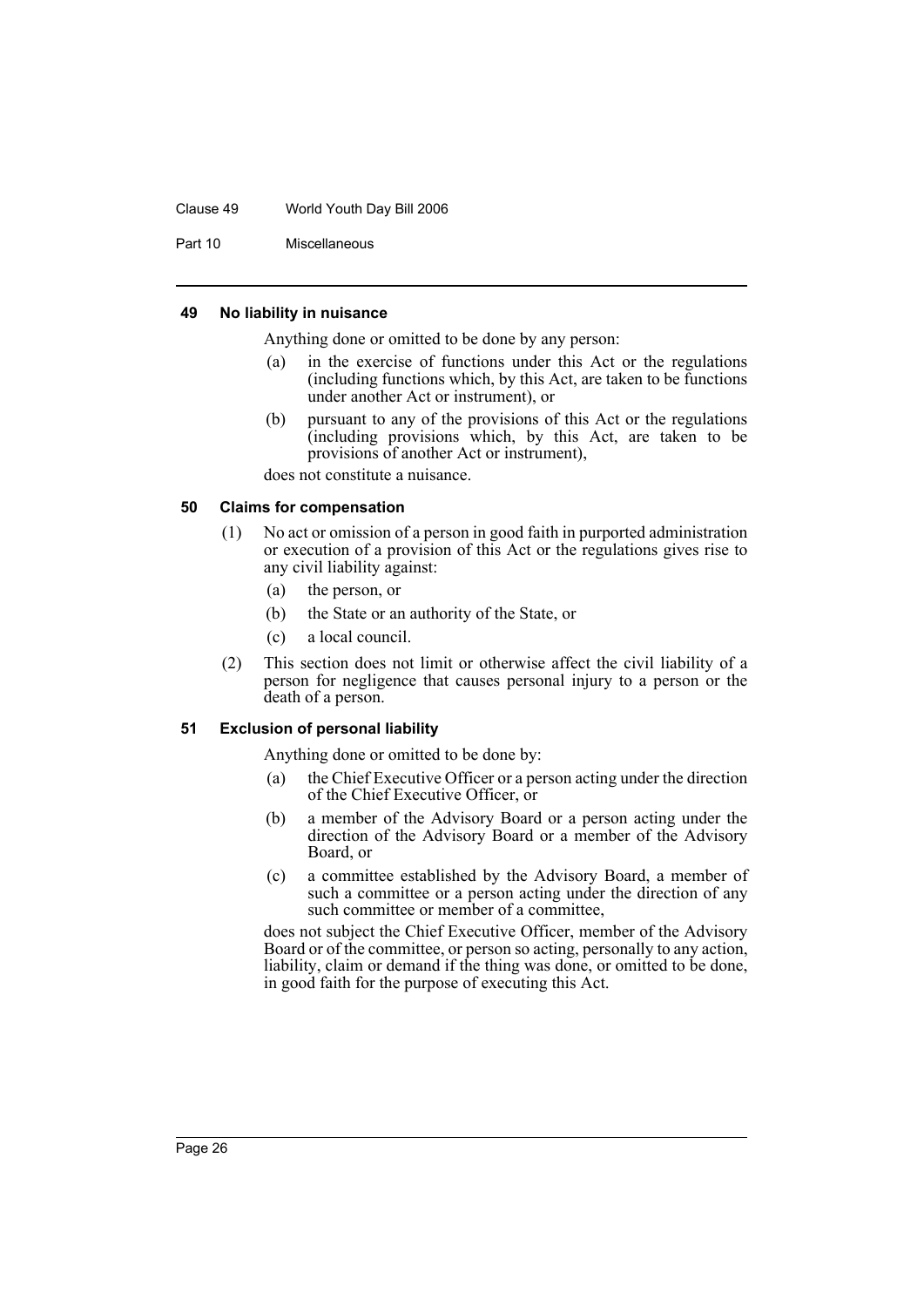World Youth Day Bill 2006 Controller Controller Clause 52

Miscellaneous **Part 10** 

# **52 Seal of Authority**

The seal of the Authority is to be kept by the Chief Executive Officer, or by a member of staff of the Authority authorised in that behalf by the Chief Executive Officer, and may be fixed to a document only:

- (a) in the presence of the Chief Executive Officer or that member of staff, and
- (b) with an attestation by the signature of the Chief Executive Officer or that member of staff of the fact of the fixing of the seal.

# **53 Recovery of fees and charges**

Any charge, fee or money due to the Authority under this Act is recoverable by the Authority in a court of competent jurisdiction as a debt due to the Crown.

# **54 Rangers**

- (1) The Authority may appoint a person employed under Chapter 1A of the *Public Sector Employment and Management Act 2002* in the Government Service, or a person of a class prescribed by the regulations, to be a ranger for the purposes of this Act.
- (2) A ranger may exercise such functions as are conferred on a ranger by this Act or the regulations.
- (3) The Authority is to provide each ranger with an identification card.
- (4) An identification card is a card that:
	- (a) states that it is issued under this Act, and
	- (b) gives the name of the person to whom it is issued, and
	- (c) describes the nature of the powers conferred, and
	- (d) states the date (if any) on which it expires, and
	- (e) is signed by the Chief Executive Officer.
- (5) In the course of exercising the functions of a ranger under this Act, the ranger must, if requested to do so by a person affected by the exercise of any such function, produce the ranger's identification card to the person.

# **55 Penalty notices**

(1) An authorised officer may serve a penalty notice on a person if it appears to the officer that the person has committed an offence against this Act or the regulations, being an offence prescribed by the regulations as a penalty notice offence.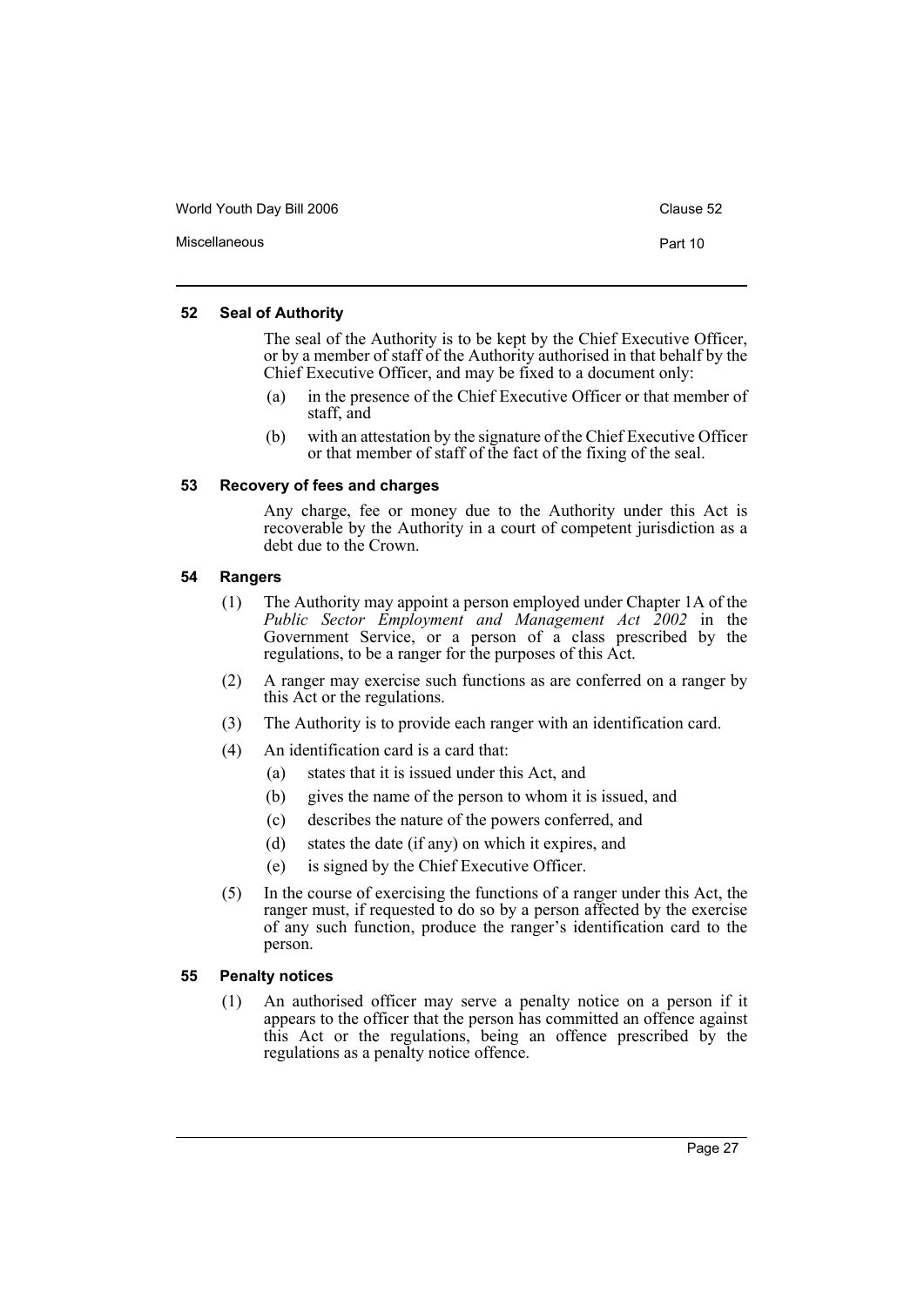#### Clause 56 World Youth Day Bill 2006

Part 10 Miscellaneous

- (2) A penalty notice is a notice to the effect that, if the person served does not wish to have the matter determined by a court, the person can pay, within the time and to the person specified in the notice, the amount of penalty prescribed by the regulations for the offence if dealt with under this section.
- (3) A penalty notice may be served personally or by post.
- (4) If the amount of penalty prescribed for an alleged offence is paid under this section, no person is liable to any further proceedings for the alleged offence.
- (5) Payment under this section is not to be regarded as an admission of liability for the purpose of, and does not in any way affect or prejudice, any civil claim, action or proceeding arising out of the same occurrence.
- (6) The regulations may:
	- (a) prescribe an offence for the purposes of this section by specifying the offence or by referring to the provision creating the offence, and
	- (b) prescribe the amount of penalty payable for the offence if dealt with under this section, and
	- (c) prescribe different amounts of penalties for different offences or classes of offences.
- (7) The amount of a penalty prescribed under this section for an offence is not to exceed the maximum amount of penalty that could be imposed for the offence by a court.
- (8) This section does not limit the operation of any other provision of, or made under, this or any other Act relating to proceedings that may be taken in respect of offences.
- (9) In this section, *authorised officer* means a ranger or a police officer.

# **56 Enforcement**

For the avoidance of doubt it is declared that, if, by this Act, any of its provisions are to be construed with and as if they formed part of any other Act or statutory instrument, those provisions may be enforced in accordance with the provisions for the enforcement of those Acts or statutory instruments.

# **57 Proceedings for offences**

(1) Proceedings for an offence against a provision of this Act that is to be construed with and as if it formed part of another Act or an instrument may be dealt with under the other Act or the instrument as if the offence were an offence against a provision of that other Act or instrument.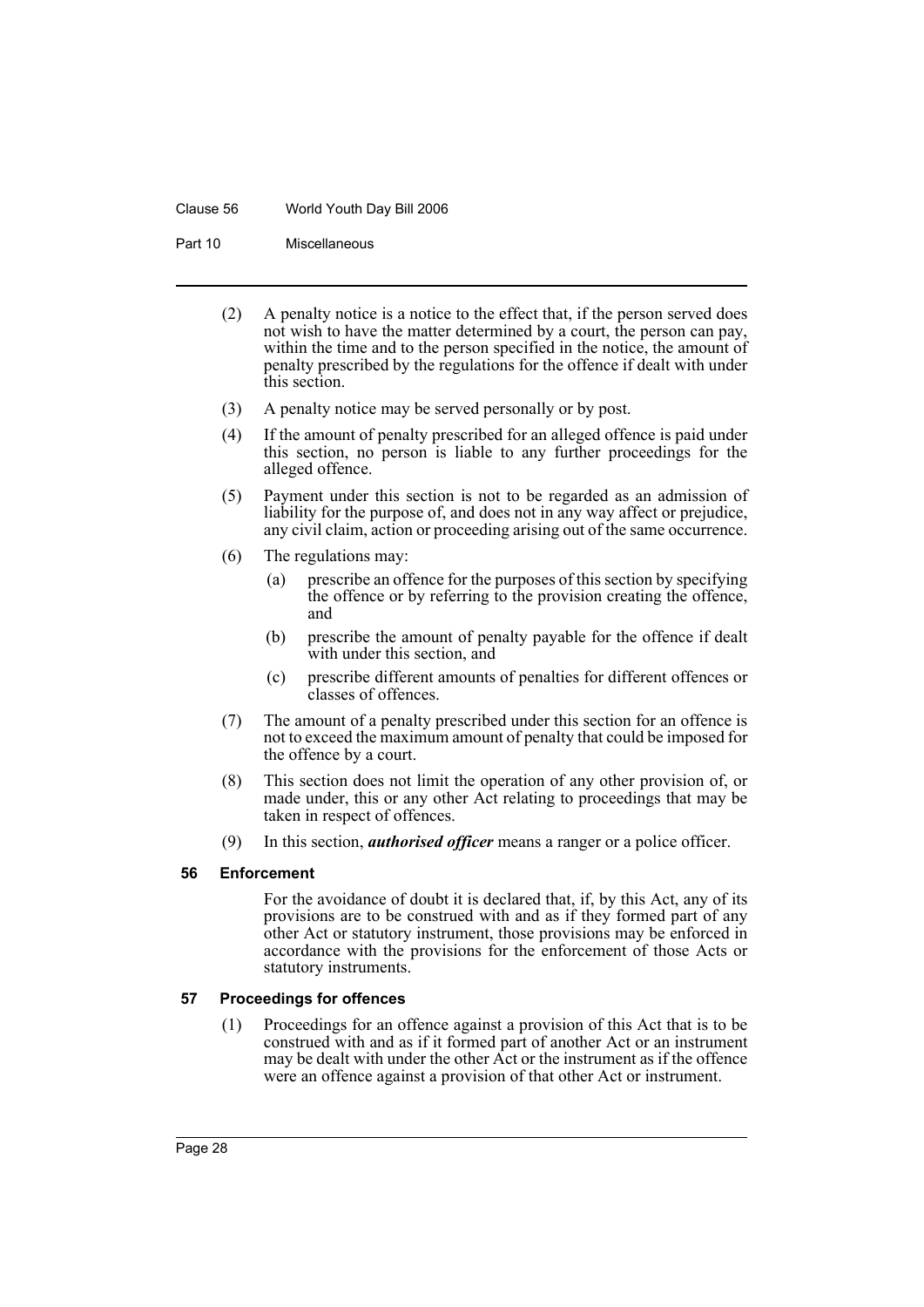World Youth Day Bill 2006 Controller Controller Clause 58

Miscellaneous **Part 10** 

- (2) Proceedings for an offence against a provision of this Act that is not to be construed with and as if it formed part of another Act or an instrument, or against the regulations may be dealt with summarily before a Local Court or before the Supreme Court in its summary jurisdiction.
- (3) If proceedings for an offence to which subsection (2) applies are brought in a Local Court, the maximum penalty that the Court may impose in respect of the offence is, despite any other provision of this Act, \$25,000 or the maximum penalty provided by this Act, whichever is the lesser.
- (4) If proceedings for an offence to which subsection (2) applies are brought in the Supreme Court in its summary jurisdiction, the Supreme Court may impose a penalty not exceeding the maximum penalty provided by this Act in respect of the offence.

## **58 Regulations**

- (1) The Governor may make regulations, not inconsistent with this Act, for or with respect to any matter that by this Act is required or permitted to be prescribed or that is necessary or convenient to be prescribed for carrying out or giving effect to this Act.
- (2) In particular, regulations may be made for or with respect to the following:
	- (a) the fees and charges that may be imposed for the purposes of this Act,
	- (b) regulating the use by the public of, and the conduct of the public on, World Youth Day venues and facilities,
	- (c) regulating the provision of services by the Authority,
	- (d) requiring the payment of fares or other charges for the use of any facility operated or service provided by the Authority or a government agency for the purposes of this Act,
	- (e) conferring on the Authority any function that may be exercised by a council in relation to a public place.
- (3) The regulations may create an offence punishable by a maximum penalty of 50 penalty units.

#### **59 Savings, transitional and other provisions**

Schedule 1 has effect.

#### **60 Amendment of other Acts**

The Acts specified in Schedule 2 are amended as set out in that Schedule.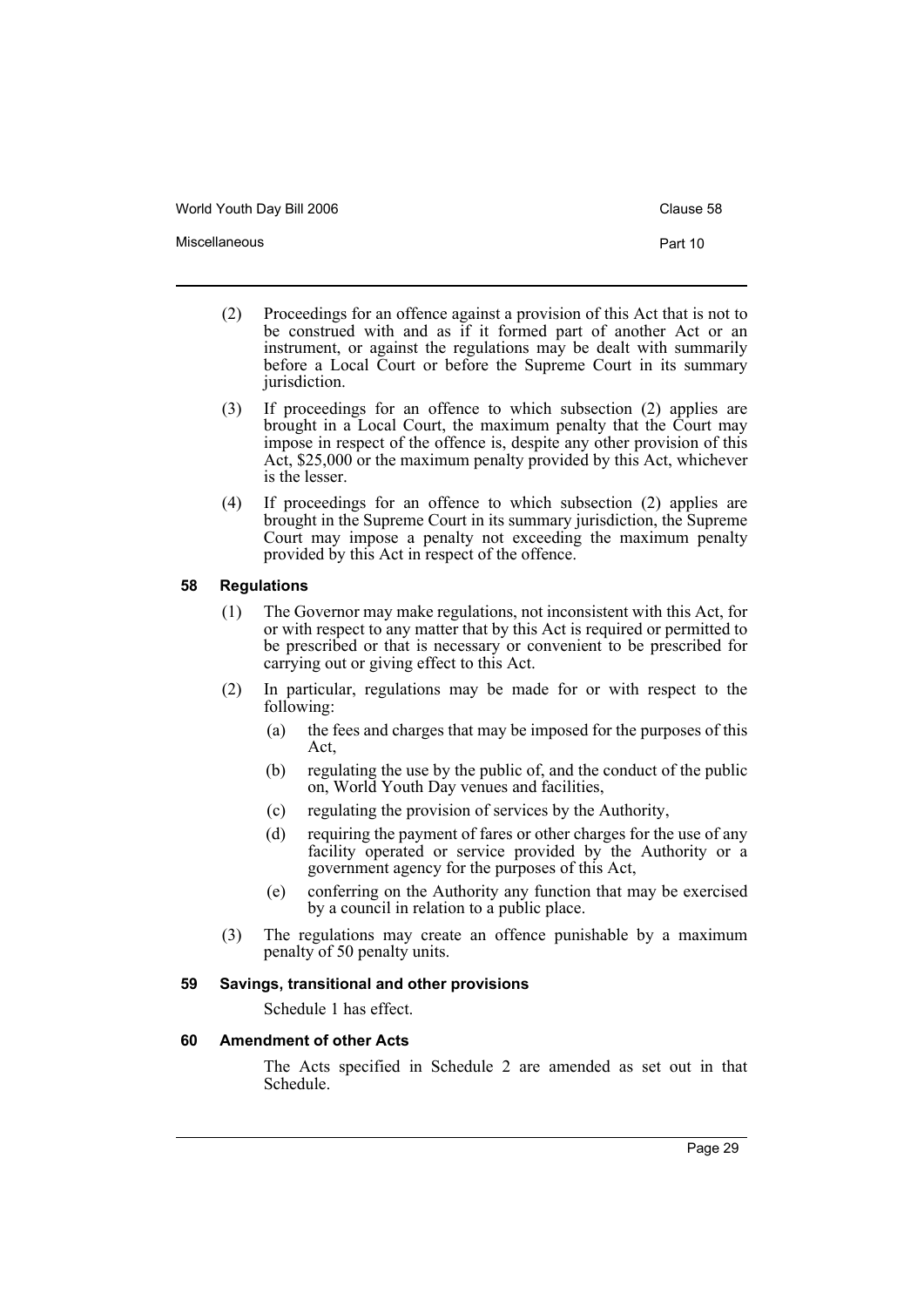#### Clause 61 World Youth Day Bill 2006

Part 10 Miscellaneous

#### **61 Dissolution of Authority and Advisory Board**

- (1) The Authority is dissolved on a date to be appointed by proclamation.
- (2) Before the dissolution of the Authority, the Minister may make an order for the transfer or disposal of the assets, and the transfer of the rights and liabilities, of the Authority to an authority or body determined by the Minister. Any such order has effect according to its tenor.
- (3) Any such order may make provision for or with respect to the members of staff of the Authority (including the transfer of staff or other provision relating to staff).
- (4) On the dissolution of the Authority:
	- (a) any assets, rights and liabilities of the Authority referred to in any such order are transferred, or disposed of, as the case requires, in accordance with the order, and
	- (b) any remaining assets, rights and liabilities of the Authority are transferred to the Crown.
- (5) The regulations may make provision for or with respect to any matter that is consequent on the dissolution of the Authority.
- (6) Any such regulation may take effect from a date that is earlier than the date of its publication in the Gazette.
- (7) To the extent to which any such regulation takes effect from an earlier date, the regulation does not operate so as:
	- (a) to affect, in a manner prejudicial to any person (other than the State or an authority of the State), the rights of that person existing before the date of its publication, or
	- (b) to impose liabilities on any person (other than the State or an authority of the State) in respect of anything done or omitted to be done before the date of its publication.
- (8) On the dissolution of the Authority, the Advisory Board is dissolved.
- (9) A person who immediately before the dissolution of the Advisory Board held office as a member of the Advisory Board:
	- (a) ceases to hold that office, and
	- (b) is not entitled to any remuneration or compensation because of the loss of that office.

# **62 Repeal of Act**

This Act is repealed on 1 January 2009.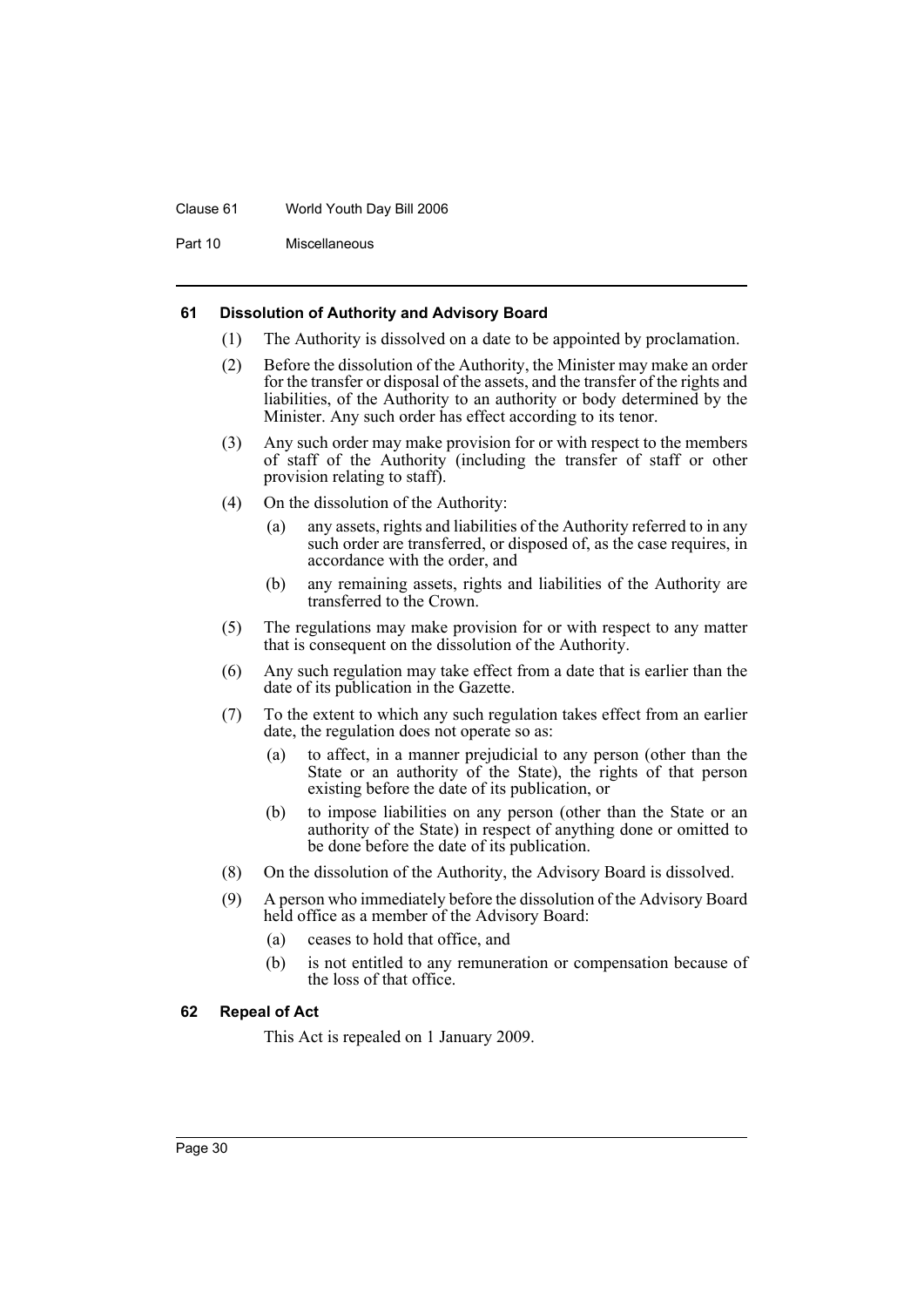World Youth Day Bill 2006

Savings, transitional and other provisions Schedule 1

# **Schedule 1 Savings, transitional and other provisions**

(Section 59)

## **1 Regulations**

- (1) The regulations may contain provisions of a savings or transitional nature consequent on the enactment of the following Acts: this Act
- (2) Any such provision may, if the regulations so provide, take effect from the date of assent to the Act concerned or a later date.
- (3) To the extent to which any such provision takes effect from a date that is earlier than the date of its publication in the Gazette, the provision does not operate so as:
	- (a) to affect, in a manner prejudicial to any person (other than the State or an authority of the State), the rights of that person existing before the date of its publication, or
	- (b) to impose liabilities on any person (other than the State or an authority of the State) in respect of anything done or omitted to be done before the date of its publication.